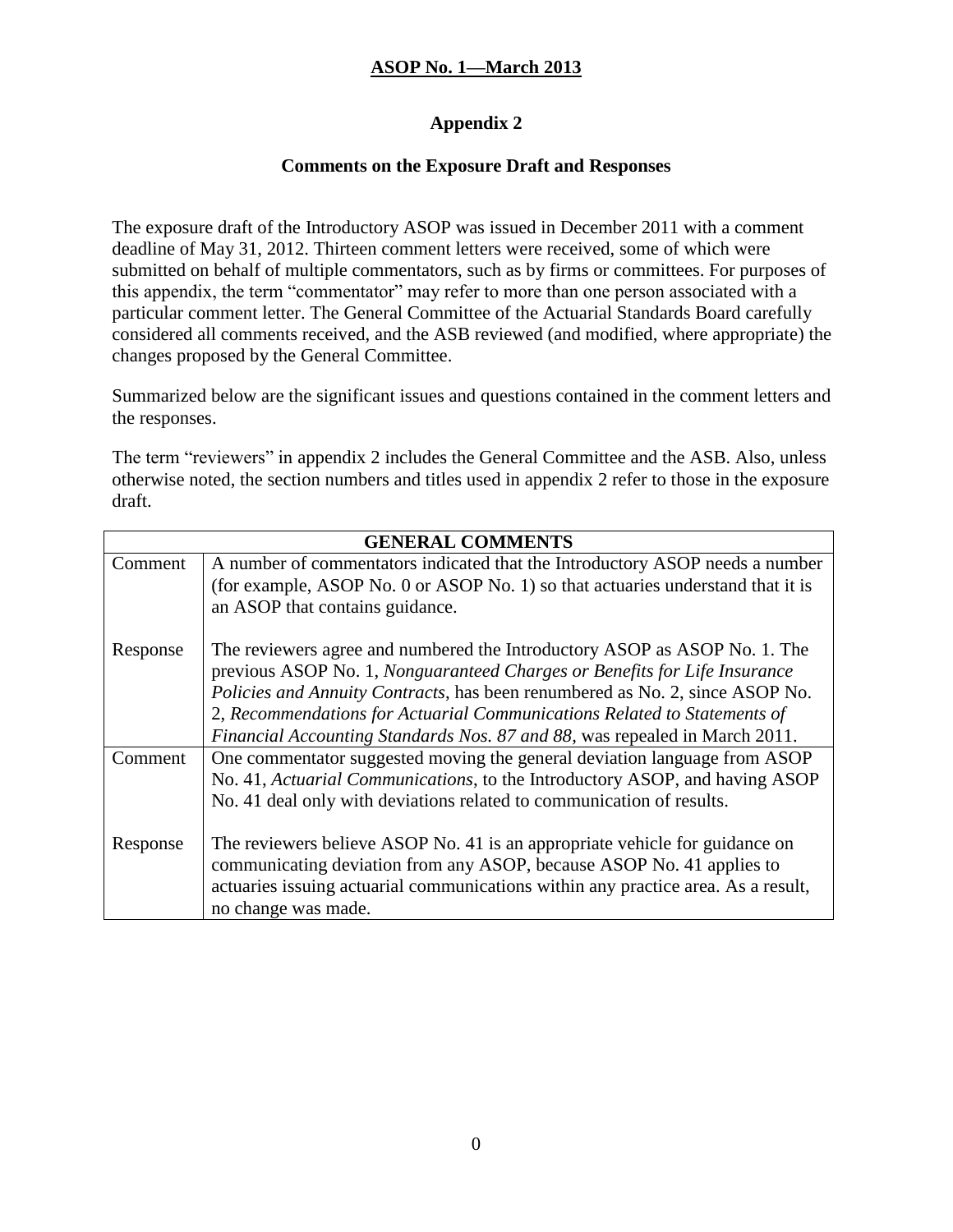| <b>SECTION 1: OVERVIEW</b> |                                                                                        |  |
|----------------------------|----------------------------------------------------------------------------------------|--|
| Comment                    | Some commentators believed that the sentence "Each of these organizations              |  |
|                            | requires its members, through its Code of Professional Conduct <sup>1</sup> (Code), to |  |
|                            | observe ASOPs when rendering actuarial services in the United States,"                 |  |
|                            | contradicts the Code because it is incomplete (i.e. the sentence doesn't mention       |  |
|                            | that actuaries must also under the Code satisfy standards of practice in a non-U.S.    |  |
|                            | jurisdiction where they render services).                                              |  |
| Response                   | The reviewers disagree and made no change. The reviewers believe the statement         |  |
|                            | is accurate as written, and is not inaccurate merely because it does not also          |  |
|                            | describe Code requirements that relate to actuarial standards of practice that exist   |  |
|                            | in other jurisdictions in which the actuary may render actuarial services.             |  |
| Comment                    | One commentator suggested revising the sentence "Each of these organizations           |  |
|                            | requires its members, through its $Code2$ , to observe ASOPs when rendering            |  |
|                            | actuarial services in the United States," to match the wording in the Code by          |  |
|                            | replacing "observe" with "satisfy applicable."                                         |  |
|                            |                                                                                        |  |
| Response                   | The reviewers made the suggested change but note that the Code uses both terms         |  |
|                            | in the discussion of this topic.                                                       |  |
| Comment                    | One commentator indicated that the sentence "The ASOPs provide a basic                 |  |
|                            | framework that will typically accommodate these additional considerations."            |  |
|                            | should be revised to read "The ASOPs provide a basic framework that should             |  |
|                            | accommodate these additional considerations."                                          |  |
|                            |                                                                                        |  |
| Response                   | The reviewers agree and made the following change: "The ASOPs provide a                |  |
|                            | basic framework that is intended to accommodate these additional                       |  |
|                            | considerations."                                                                       |  |
|                            | SECTION 2: DEFINITIONS, DISCUSSIONS, AND RELATED GUIDANCE                              |  |
| Comment                    | One commentator suggested that the definition of Deviation ("The act of                |  |
|                            | departing from the guidance of an ASOP.") in ASOP No. 41 also be included              |  |
|                            | here.                                                                                  |  |
| Response                   | The reviewers agree and added the definition.                                          |  |
|                            | <b>Section 2.1, Terms of Construction</b>                                              |  |
| Comment                    | One commentator asked whether the Committee meant "under ordinary                      |  |
|                            | circumstances" rather than "under the circumstances" in " <i>Must</i> —"Must" as used  |  |
|                            | in the ASOPs means that, under the circumstances, the actuary has no reasonable        |  |
|                            | alternative but to follow a particular course of action."                              |  |
|                            |                                                                                        |  |
| Response                   | The reviewers disagree that "under ordinary circumstances" was intended, but           |  |
|                            | note that changes made to the section should eliminate potential confusion.            |  |

 $\overline{a}$ 

<sup>1</sup> These organizations adopted the *Code of Professional Conduct* effective January 1, 2001.

<sup>2</sup> These organizations adopted the *Code of Professional Conduct* effective January 1, 2001.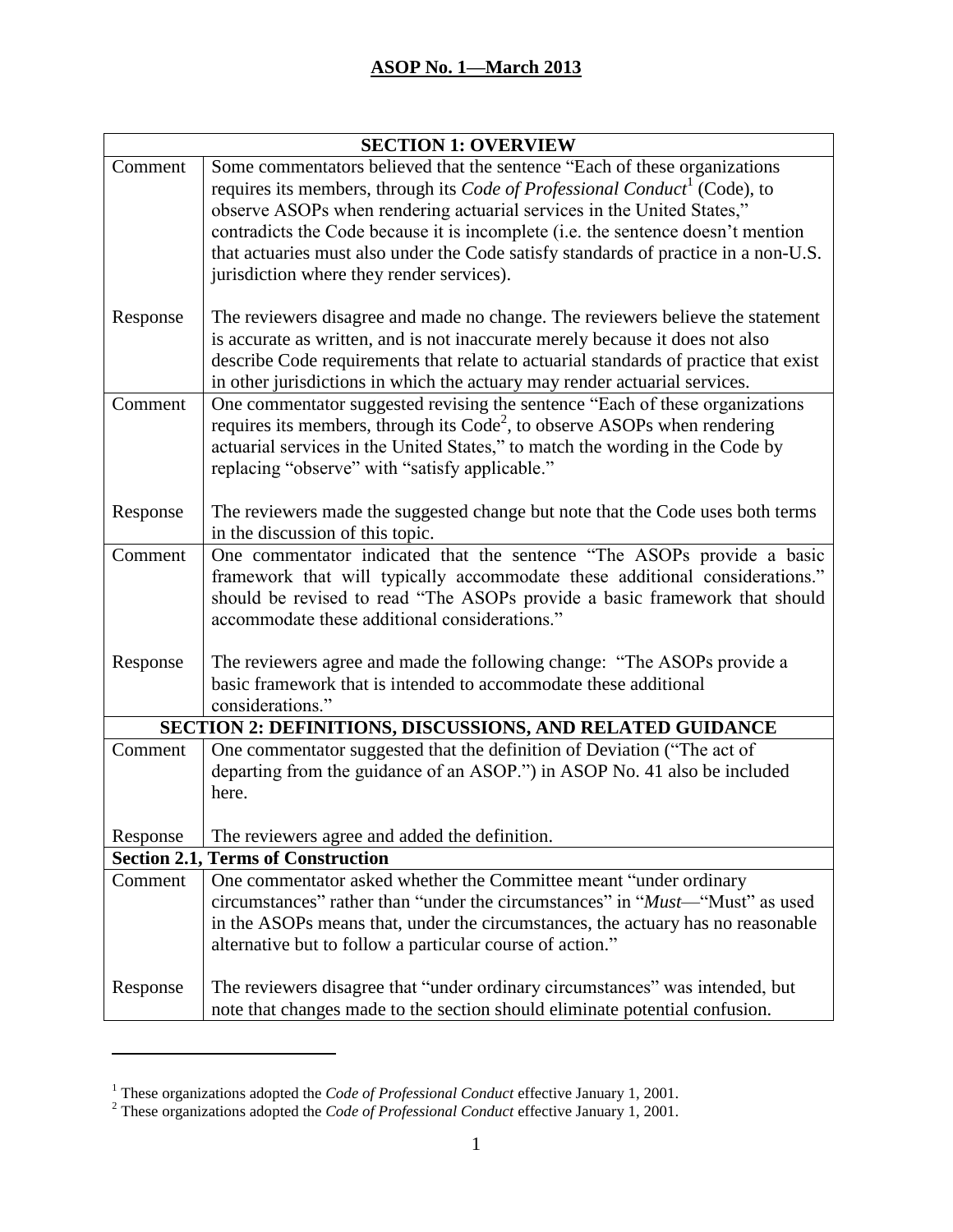| Comment  | Many comments were received with respect to the terms "must," "should," and                                                                                                                                                                                                                                                                                                                                                                                                                                                                                                                                                                                                                                                                                                                                                    |
|----------|--------------------------------------------------------------------------------------------------------------------------------------------------------------------------------------------------------------------------------------------------------------------------------------------------------------------------------------------------------------------------------------------------------------------------------------------------------------------------------------------------------------------------------------------------------------------------------------------------------------------------------------------------------------------------------------------------------------------------------------------------------------------------------------------------------------------------------|
|          | "should consider," as follows:                                                                                                                                                                                                                                                                                                                                                                                                                                                                                                                                                                                                                                                                                                                                                                                                 |
|          |                                                                                                                                                                                                                                                                                                                                                                                                                                                                                                                                                                                                                                                                                                                                                                                                                                |
|          | Commentators indicated that, because failure to follow a "must" or a<br>"should" statement both constitute a deviation requiring disclosure, the<br>distinction between the two terms was not clear.<br>Commentators objected to the concept that failure to comply with a<br>$\bullet$<br>"should" statement constitutes a deviation that must be disclosed under<br>ASOP No. 41. These commentators indicated that failure to follow a<br>"should" statement had not previously been understood to be a deviation<br>requiring disclosure, so that ASOPs were in effect being retroactively<br>changed, and actuaries should be afforded an opportunity to comment on<br>the use of the word should in the various ASOPs in that light.<br>A commentator questioned whether a definition of "should consider" was<br>needed. |
|          | A commentator requested that the ASOP specifically indicate that it does<br>$\bullet$                                                                                                                                                                                                                                                                                                                                                                                                                                                                                                                                                                                                                                                                                                                                          |
|          | not create a duty to document actions considered but not taken and the<br>reasons therefor.                                                                                                                                                                                                                                                                                                                                                                                                                                                                                                                                                                                                                                                                                                                                    |
| Response | To assist in reviewing the comments, the reviewers analyzed the use of the terms<br>"should," "should consider," and "must" in the various ASOPs, and reached the<br>following conclusions:                                                                                                                                                                                                                                                                                                                                                                                                                                                                                                                                                                                                                                    |
|          | In order to better contrast the meaning of "must" versus "should," the<br>definitions have been combined into a single "Must/Should" discussion<br>that defines each term and highlights the distinction between the terms.<br>The Introductory ASOP reaffirms that a failure to follow a "should"<br>$\bullet$<br>statement constitutes a deviation.                                                                                                                                                                                                                                                                                                                                                                                                                                                                          |
|          | The reviewers agree that a definition of "should consider" is not needed.<br>$\bullet$<br>The terms "must" and "should" are generally followed by an action (for<br>example, "disclose" or "document"). When the term "should consider" is<br>used, the action to be performed (or to be disclosed as a deviation if not<br>performed) is to consider something. Thus, there is no need to separately<br>define "should consider." The revised ASOP makes clear that if the<br>actuary considers something the ASOP indicates he or she should<br>consider, but determines that the item being considered is inappropriate or<br>impractical, the actuary has complied with the guidance and there is no<br>deviation to be disclosed.                                                                                         |
|          | Because the ASOP does not indicate that actions considered but not taken<br>(and the reasons therefor) must be disclosed, the reviewers do not believe<br>it is necessary for the ASOP to indicate that they need not be disclosed.<br>Thus, no changes have been made in response to this comment.                                                                                                                                                                                                                                                                                                                                                                                                                                                                                                                            |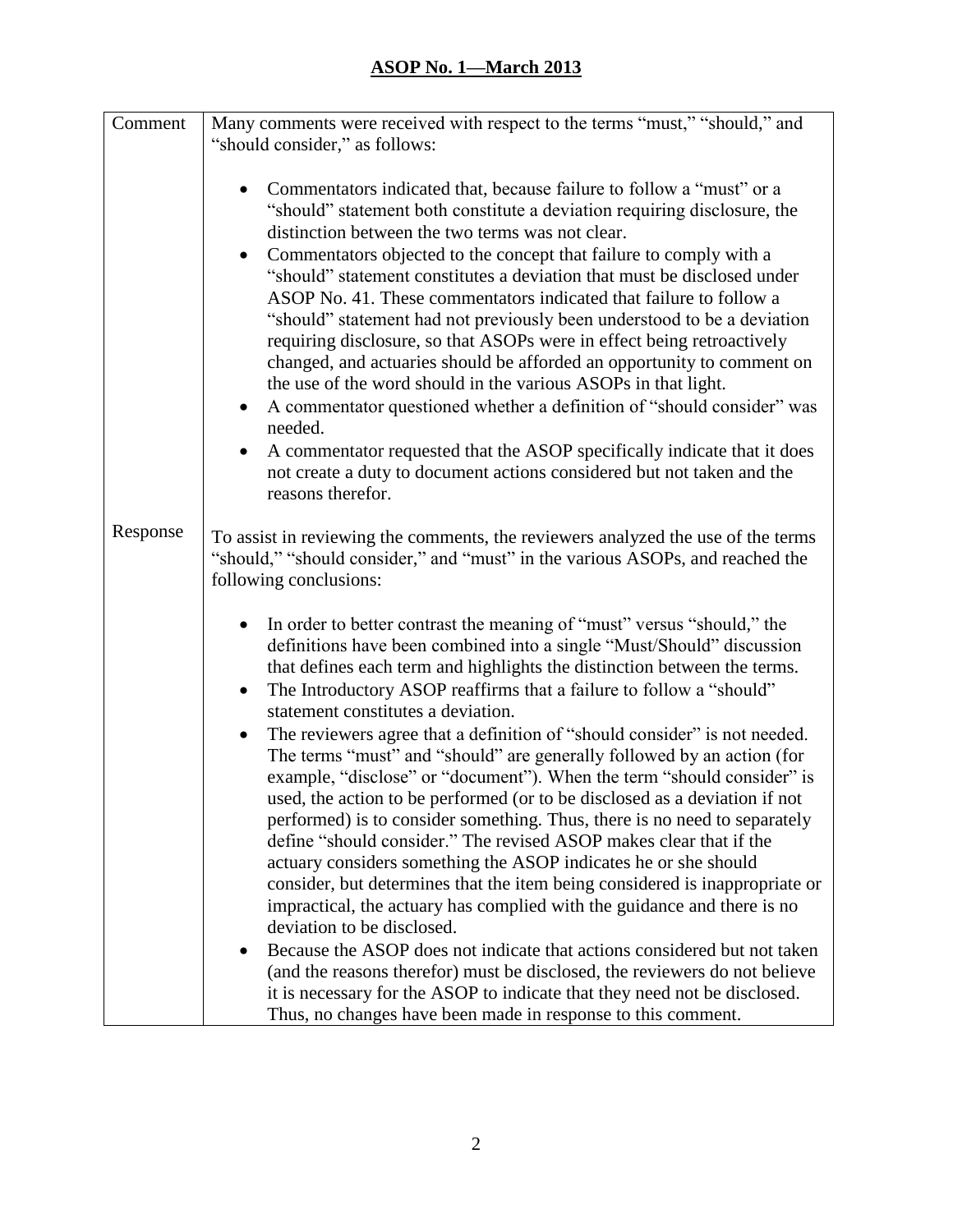| Comment  | A commentator requested that a statement "Failure to follow the course of action                                                                                                                                                                                                                                                                                                                                                                                                                                                                                             |
|----------|------------------------------------------------------------------------------------------------------------------------------------------------------------------------------------------------------------------------------------------------------------------------------------------------------------------------------------------------------------------------------------------------------------------------------------------------------------------------------------------------------------------------------------------------------------------------------|
|          | which follows 'may' does not constitute a deviation" be added.                                                                                                                                                                                                                                                                                                                                                                                                                                                                                                               |
|          |                                                                                                                                                                                                                                                                                                                                                                                                                                                                                                                                                                              |
| Response | Because the ASOP does not suggest that failure to follow the course of action that                                                                                                                                                                                                                                                                                                                                                                                                                                                                                           |
|          | follows "may" constitutes a deviation, the reviewers do not believe it is necessary                                                                                                                                                                                                                                                                                                                                                                                                                                                                                          |
|          | for the ASOP to indicate that it would not be a deviation. Therefore, no change                                                                                                                                                                                                                                                                                                                                                                                                                                                                                              |
|          | was made in response to this comment.                                                                                                                                                                                                                                                                                                                                                                                                                                                                                                                                        |
|          | <b>Section 2.2, Actuarial Services</b>                                                                                                                                                                                                                                                                                                                                                                                                                                                                                                                                       |
| Comment  | A commentator indicated that "actuarial services" is defined in ASOP No. 41 and<br>questioned whether the definition should be in two ASOPs. In addition, a<br>commentator suggested a small change in the definition in the Introductory<br>ASOP to match the definition in the Code (i.e., change "on" to "upon" in "Such<br>services include the rendering of advice, recommendations, findings or opinions<br>based on actuarial considerations."). Other commentators suggested adding "but<br>are not limited to" after "Such services include" in the sentence above. |
|          |                                                                                                                                                                                                                                                                                                                                                                                                                                                                                                                                                                              |
| Response | Because the term actuarial services is applicable to all ASOPs and used in nearly<br>all of them, the reviewers decided that including the definition in the Introductory                                                                                                                                                                                                                                                                                                                                                                                                    |
|          | ASOP is appropriate. The reviewers also made the indicated change (i.e. "on" to                                                                                                                                                                                                                                                                                                                                                                                                                                                                                              |
|          | "upon") to match the definition in the Code (which also appears in ASOP No.                                                                                                                                                                                                                                                                                                                                                                                                                                                                                                  |
|          | 41).                                                                                                                                                                                                                                                                                                                                                                                                                                                                                                                                                                         |
|          | The reviewers decided not to add "but are not limited to" to the definition. The                                                                                                                                                                                                                                                                                                                                                                                                                                                                                             |
|          | revised definition matches the definition in the Code. In addition, the reviewers                                                                                                                                                                                                                                                                                                                                                                                                                                                                                            |
|          | believe the list of services in the definition to be illustrative rather than                                                                                                                                                                                                                                                                                                                                                                                                                                                                                                |
|          | comprehensive.                                                                                                                                                                                                                                                                                                                                                                                                                                                                                                                                                               |
|          | <b>Section 2.3, Actuarial Soundness</b>                                                                                                                                                                                                                                                                                                                                                                                                                                                                                                                                      |
| Comment  | A commentator suggested that a statement be added indicating that "actuarial                                                                                                                                                                                                                                                                                                                                                                                                                                                                                                 |
|          | soundness" is not an actuarial concept, but is a concept imposed by outside                                                                                                                                                                                                                                                                                                                                                                                                                                                                                                  |
|          | entities. In addition, another commentator requested that the ASOP indicate that                                                                                                                                                                                                                                                                                                                                                                                                                                                                                             |
|          | the term "actuarial soundness" only needs to be defined once in an actuarial                                                                                                                                                                                                                                                                                                                                                                                                                                                                                                 |
|          | communication. A third commentator indicated that in property and casualty                                                                                                                                                                                                                                                                                                                                                                                                                                                                                                   |
|          | ratemaking the term "actuarial soundness" is well defined by the Casualty                                                                                                                                                                                                                                                                                                                                                                                                                                                                                                    |
|          | Actuarial Society's ratemaking principles, and should not need to be defined in                                                                                                                                                                                                                                                                                                                                                                                                                                                                                              |
|          | an actuarial communication.                                                                                                                                                                                                                                                                                                                                                                                                                                                                                                                                                  |
| Response | The reviewers agree that the concept of actuarial soundness might be imposed by                                                                                                                                                                                                                                                                                                                                                                                                                                                                                              |
|          | an outside entity and added a statement to that effect. However, the reviewers do                                                                                                                                                                                                                                                                                                                                                                                                                                                                                            |
|          | not believe it is necessary to explicitly state that actuarial soundness need not be                                                                                                                                                                                                                                                                                                                                                                                                                                                                                         |
|          | defined multiple times in a single actuarial communication, and no change has                                                                                                                                                                                                                                                                                                                                                                                                                                                                                                |
|          | been made in this regard. With respect to the third comment, no change was                                                                                                                                                                                                                                                                                                                                                                                                                                                                                                   |
|          | made. The reviewers note that ASOP No. 41 already provides that an actuarial                                                                                                                                                                                                                                                                                                                                                                                                                                                                                                 |
|          | communication can direct the reader to information provided in other documents                                                                                                                                                                                                                                                                                                                                                                                                                                                                                               |
|          | and thus an actuary can direct the reader to the "actuarial soundness" definition                                                                                                                                                                                                                                                                                                                                                                                                                                                                                            |
|          | intended.                                                                                                                                                                                                                                                                                                                                                                                                                                                                                                                                                                    |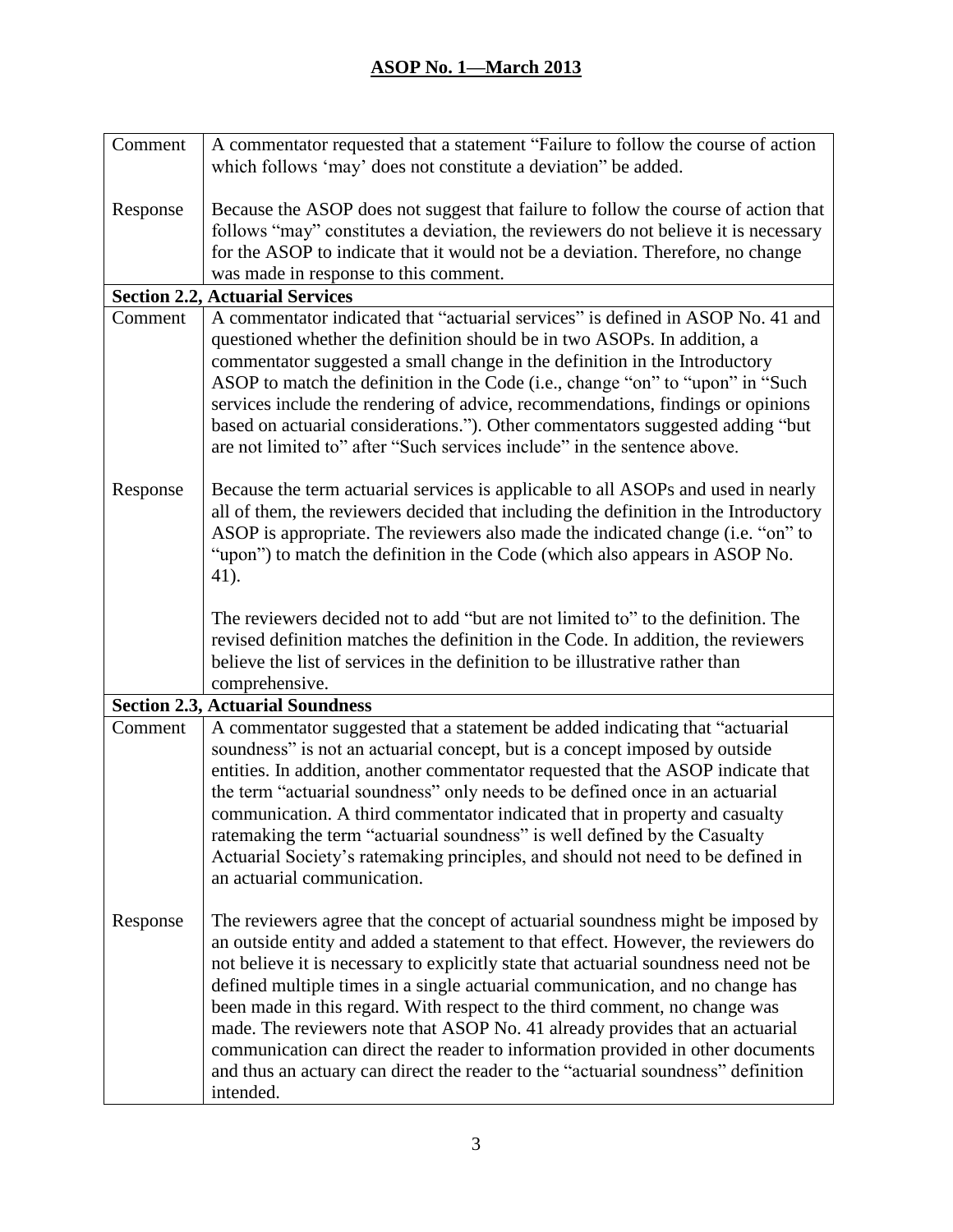| <b>Section 2.4, Known</b> |                                                                                                                                                                                                                                                                                                                                                                                                                                                                                      |  |
|---------------------------|--------------------------------------------------------------------------------------------------------------------------------------------------------------------------------------------------------------------------------------------------------------------------------------------------------------------------------------------------------------------------------------------------------------------------------------------------------------------------------------|--|
| Comment                   | One commentator indicated that the third sentence in this discussion, which reads<br>"The actuary cannot reasonably be expected to act based on information that was                                                                                                                                                                                                                                                                                                                 |  |
|                           | not provided" could be interpreted to excuse an actuary from making reasonable<br>inquiries to try to obtain information.                                                                                                                                                                                                                                                                                                                                                            |  |
| Response                  | The reviewers do not believe the sentence added anything to the discussion and<br>deleted the sentence. This should avoid the potential misinterpretation.                                                                                                                                                                                                                                                                                                                           |  |
|                           | <b>Section 2.5, Materiality</b>                                                                                                                                                                                                                                                                                                                                                                                                                                                      |  |
| Comment                   | There were a number of comments on this section:                                                                                                                                                                                                                                                                                                                                                                                                                                     |  |
|                           |                                                                                                                                                                                                                                                                                                                                                                                                                                                                                      |  |
|                           | A commentator suggested that the ASOP not define material since<br>"materiality" standards are normally imposed by others, and where they<br>aren't there isn't a difference between significance and materiality. The<br>commentator suggested using the materiality definition to define<br>significant instead.                                                                                                                                                                   |  |
|                           | A commentator indicated that the statement "The provisions of ASOPs<br>need not be applied to immaterial items" was somewhat circular, because<br>an actuary would need to apply the ASOP to determine that an item is<br>immaterial and that the ASOP allows it to be disregarded.<br>A commentator indicated that information should be required to be<br>disclosed to allow others to make an assessment of the reasonability of the<br>decision to exclude items as immaterial.  |  |
| Response                  | The reviewers note that the words "material" and "materiality" are used in a<br>number of ASOPs and, therefore, retaining the discussion is appropriate. The<br>reviewers disagree with the other two comments.                                                                                                                                                                                                                                                                      |  |
|                           | <b>Section 2.6, Practical or Practicable</b>                                                                                                                                                                                                                                                                                                                                                                                                                                         |  |
| Comment                   | One commentator wanted to add the statement "No ASOP requires the actuary to<br>perform a task that in the actuary's professional judgment is impractical based on<br>the needs of and contractual relationship with the principal." Another<br>commentator wanted the terms "practical" and "reasonable" and the difference<br>between them clarified further.                                                                                                                      |  |
| Response                  | The reviewers consider the proposed statement overly broad and note that<br>deviation from the guidance in an ASOP is permitted when appropriate, with<br>disclosure in accordance with ASOP No. 41. Therefore, no changes were made in<br>response to the first comment. In general, the reviewers believe that the term<br>"practical" applies to a process while "reasonable" applies to a result, and<br>changes were made in the discussion of "reasonable" to make that clear. |  |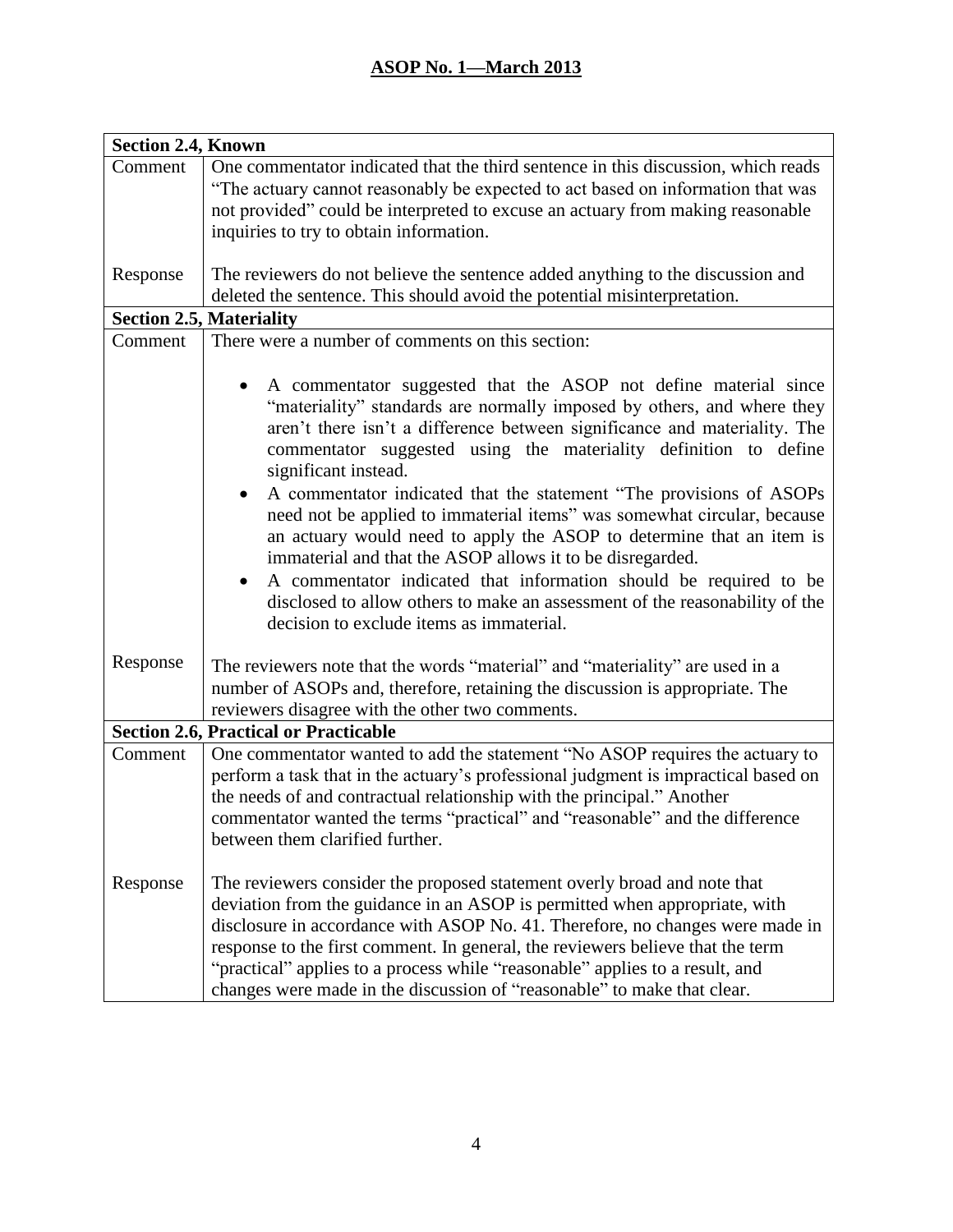| <b>Section 2.8, Professional Judgment</b> |                                                                                      |  |
|-------------------------------------------|--------------------------------------------------------------------------------------|--|
| Comment                                   | A commentator suggested that the phrase "recognizing that reasonable                 |  |
|                                           | differences may arise when actuaries project the effect of uncertain events" in this |  |
|                                           | discussion also belonged in the discussion of reasonable.                            |  |
|                                           |                                                                                      |  |
| Response                                  | The reviewers agree and added the sentence "Because actuarial practice"              |  |
|                                           | commonly involves the estimation of uncertain events, there will often be a range    |  |
|                                           | of reasonable methods and assumptions, and two actuaries could follow a              |  |
|                                           | particular ASOP, both using reasonable methods and assumptions, and reach            |  |
|                                           | different but reasonable results" to the discussion of reasonable.                   |  |
|                                           | <b>Section 2.9, Reasonable</b>                                                       |  |
| Comment                                   | A commentator felt that the discussion should focus on "the act of reasoning or      |  |
|                                           | reaching conclusions based on supported evidence, logical argument and actuarial     |  |
|                                           | judgment," which the commentator believes would better parallel the usage in         |  |
|                                           | other ASOPs. Another commentator suggested avoiding the use of the stem              |  |
|                                           | "reason" or "reasonable" in the discussion.                                          |  |
|                                           |                                                                                      |  |
| Response                                  | The reviewers do not agree. As mentioned above, the reviewers believe that the       |  |
|                                           | discussion of reasonable should focus on producing a reasonable result, and the      |  |
|                                           | discussion was modified to accomplish this by adding to the discussion "to           |  |
|                                           | produce a 'reasonable' result when rendering actuarial services."                    |  |
|                                           | <b>Section 2.11, Significance/Significant</b>                                        |  |
| Comment                                   | There were several comments on this discussion, primarily indicating that there      |  |
|                                           | was not a clear distinction between the terms material and significant.              |  |
|                                           |                                                                                      |  |
| Response                                  | The reviewers note that there are several different common uses of the word          |  |
|                                           | significant, and different usages are used in different ASOPs. Section 2.11 was      |  |
|                                           | intended as a discussion of the various ways in which the term is used, rather than  |  |
|                                           | a definition. The discussion was expanded to include an additional common            |  |
|                                           | usage ("An event may be described as significant if the likelihood of its            |  |
|                                           | occurrence is more than remote."). With the changes to the wording for both          |  |
|                                           | "materiality" and "significance/significant," the reviewers believe there is a       |  |
|                                           | clearer distinction between the two terms.                                           |  |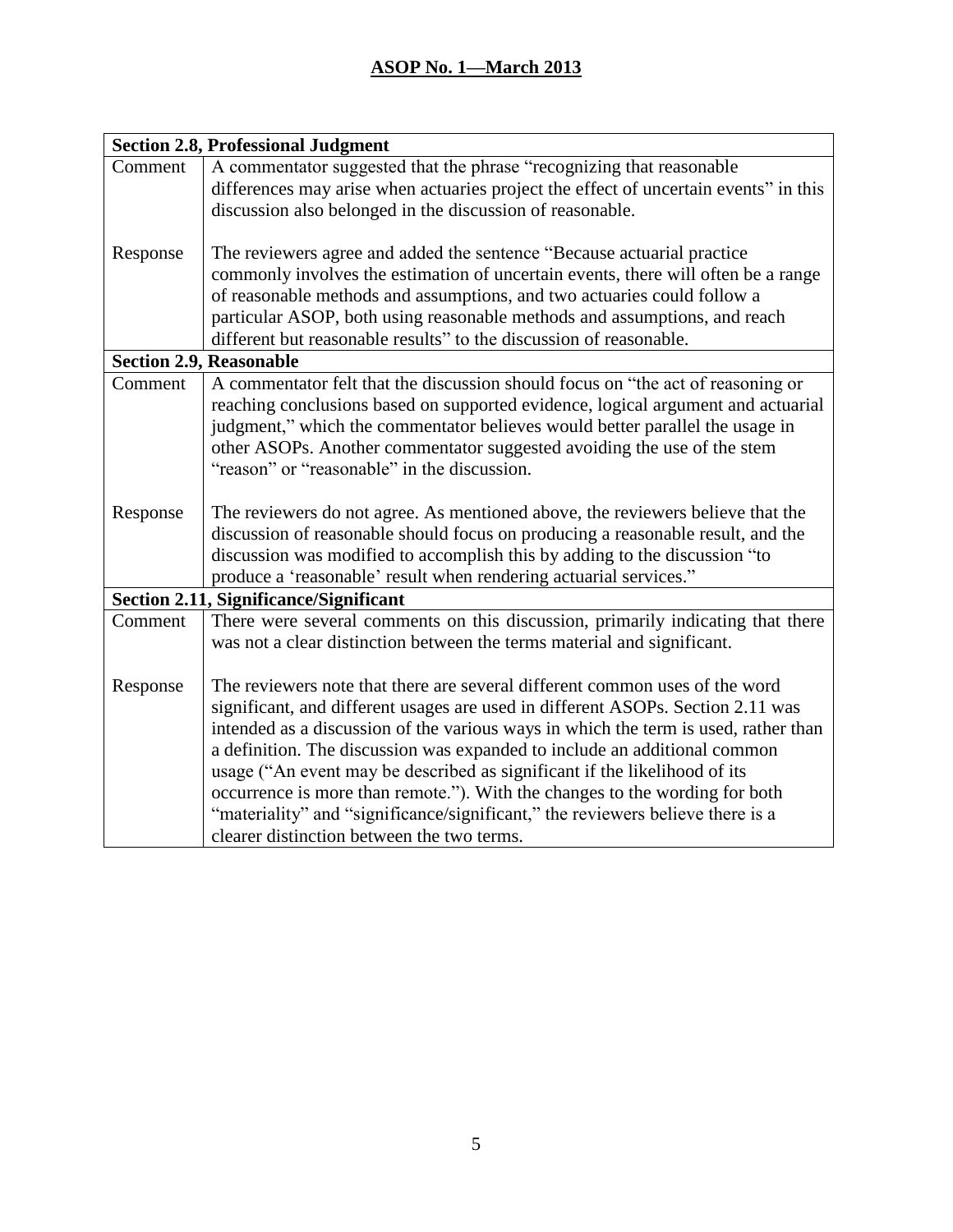| <b>SECTION 3. PURPOSE AND FORMAT OF</b> |                                                                                     |  |
|-----------------------------------------|-------------------------------------------------------------------------------------|--|
| <b>ACTUARIAL STANDARDS OF PRACTICE</b>  |                                                                                     |  |
| Comment                                 | A commentator indicated that the placement of this section within the body of the   |  |
|                                         | Introductory ASOP is inconsistent with the Introductory ASOP itself being an        |  |
|                                         | ASOP, because there is nothing in this section that an actuary must understand or   |  |
|                                         | do. The commentator suggested moving this section to the appendix or another        |  |
|                                         | document.                                                                           |  |
| Response                                | The reviewers note that the Introductory ASOP is unique and can have a different    |  |
|                                         | structure from the other ASOPs. The reviewers decided to leave this within the      |  |
|                                         | body of the Introductory ASOP to ensure it received appropriate visibility.         |  |
| <b>Section 3.1.2</b>                    |                                                                                     |  |
| Comment                                 | A commentator believed the term "production in litigation" should have been         |  |
|                                         | "results in litigation" in the sentence "ASOPs are not intended to shift the burden |  |
|                                         | of proof or production in litigation, and failure to satisfy one or more provisions |  |
|                                         | of an ASOP should not, in and of itself, be presumed to be malpractice."            |  |
|                                         |                                                                                     |  |
| Response                                | The reviewers changed the wording to clarify that a deviation from a standard       |  |
|                                         | should not result in the presumption of malpractice.                                |  |
| Comment                                 | A commentator believed that the sentence "Other individuals should consider         |  |
|                                         | obtaining the advice of a qualified actuary before making use of, or otherwise      |  |
|                                         | relying upon, ASOPs" should be replaced with "ASOPs should not be used or           |  |
|                                         | relied upon by those who are not actuaries."                                        |  |
| Response                                | The reviewers disagree and made no change.                                          |  |
| Section 3.1.4                           |                                                                                     |  |
| Comment                                 | A commentator wanted to add "generally" before "not narrowly prescriptive,"         |  |
|                                         | and "typically" before "neither dictate" in the following sentence "The ASOPs       |  |
|                                         | are not narrowly prescriptive and neither dictate a single approach nor mandate a   |  |
|                                         | particular outcome." Another commentator noted that some sections of ASOPs          |  |
|                                         | are prescriptive.                                                                   |  |
| Response                                | The reviewers agree that adding "generally" to the sentence is appropriate and      |  |
|                                         | made the change but do not believe the addition of "typically" would enhance the    |  |
|                                         | understanding.                                                                      |  |
|                                         |                                                                                     |  |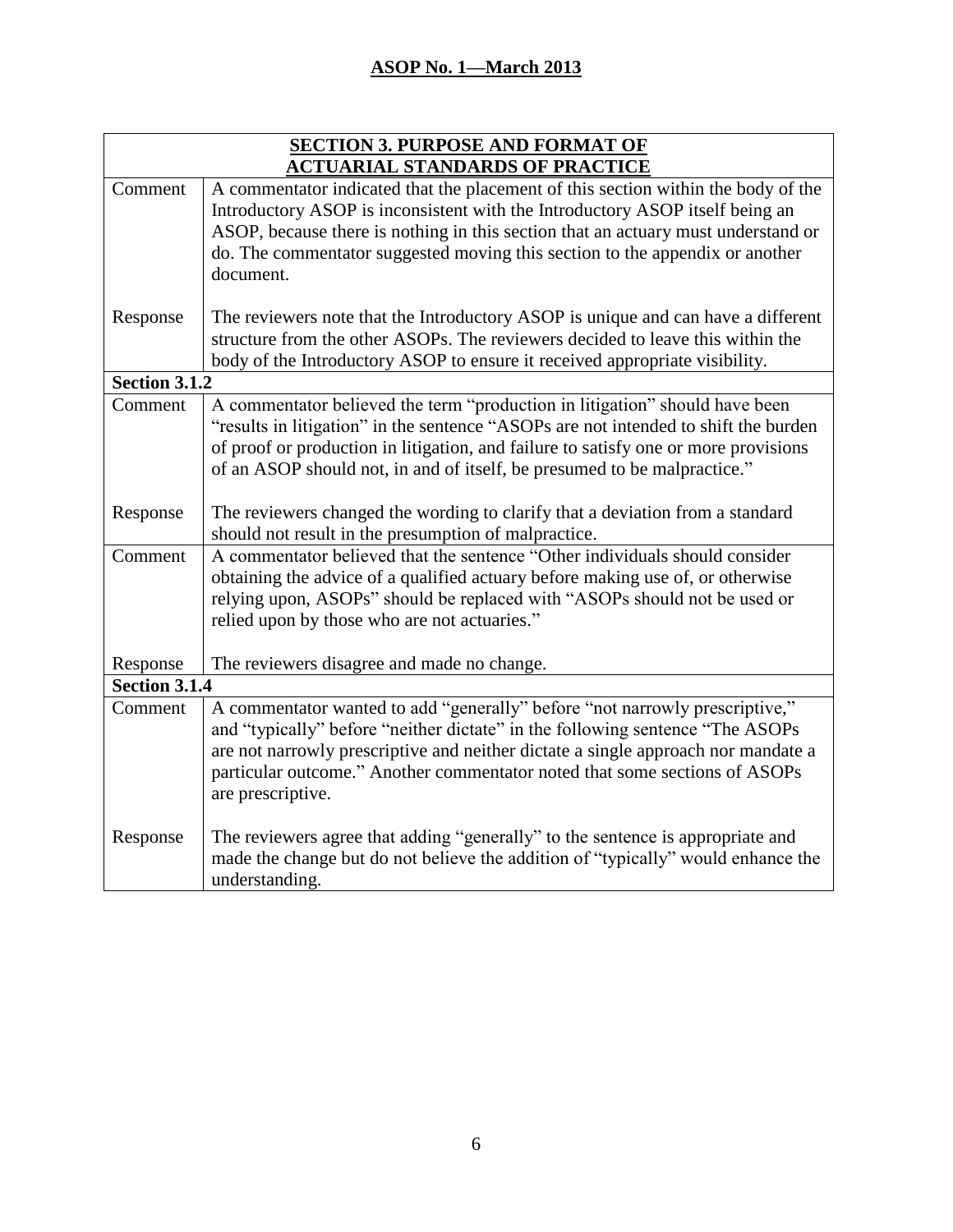| Comment              | A commentator suggested that the sentence "For example, because actuarial          |
|----------------------|------------------------------------------------------------------------------------|
|                      | practice commonly involves the measurement of uncertain events, there will often   |
|                      | be a range of reasonable assumptions, and two actuaries could follow a particular  |
|                      | ASOP, both using reasonable methods and assumptions, and reach different but       |
|                      | reasonable results" be moved into the discussion of reasonable.                    |
|                      |                                                                                    |
| Response             | The reviewers agree and moved the sentence (with minor wording changes).           |
| <b>Section 3.1.5</b> |                                                                                    |
| Comment              | A commentator thought that this point (that an actuary may deviate from an         |
|                      | ASOP to comply with applicable statutes, regulations or other binding authority)   |
|                      | was better explained in other ASOPs and that the language should be modified.      |
|                      |                                                                                    |
| Response             | The reviewers believe the language is clear and consistent with the Code, and      |
|                      | therefore made no change.                                                          |
| <b>Section 3.1.6</b> |                                                                                    |
| Comment              | A commentator suggested that the word "might" be changed to "may" in the           |
|                      | sentence "Unlike the ASOPs, which are binding upon actuaries, other actuarial      |
|                      | literature provides information that an actuary might choose, but is not required, |
|                      | to consider when rendering actuarial services."                                    |
|                      |                                                                                    |
| Response             | The reviewers agree and made the change.                                           |
| <b>Section 3.1.7</b> |                                                                                    |
| Comment              | A commentator suggested this section be revised to indicate that early adoption of |
|                      | the revised Introductory ASOP is permitted.                                        |
|                      |                                                                                    |
| Response             | The reviewers believe that there is nothing in this revised Introductory ASOP that |
|                      | would result in noncompliance with the current Introduction to the ASOPs.          |
|                      | Therefore, no change was made.                                                     |
|                      | <b>SECTION 4: COMPLIANCE WITH ASOPS</b>                                            |
| <b>Section 4.1</b>   |                                                                                    |
| Comment              | A commentator found this confusing, saying that you can deviate from an ASOP       |
|                      | if you disclose the deviation, so failure to comply with an ASOP is not a breach   |
|                      | of the Code. Another commentator suggested adding information to further           |
|                      | clarify that deviations, with appropriate disclosures, are permitted.              |
|                      |                                                                                    |
| Response             | The reviewers note that the deviation from the guidance in an ASOP and             |
|                      | disclosing the deviation is not a failure to comply with the ASOP, as discussed in |
|                      | section 4.5. Accordingly, no substantive changes were made in response to these    |
|                      | comments, although the second sentence in this section was simplified.             |
| Comment              | Some commentators believe this section belongs in the appendix, not the body of    |
|                      | the ASOP, because it doesn't tell the actuary to do anything.                      |
|                      |                                                                                    |
| Response             | Failure to comply with the ASOPs results in a breach of the Code. The reviewers    |
|                      | believe this is an important point that belongs in the body of the Introductory    |
|                      | ASOP. Therefore, no change was made.                                               |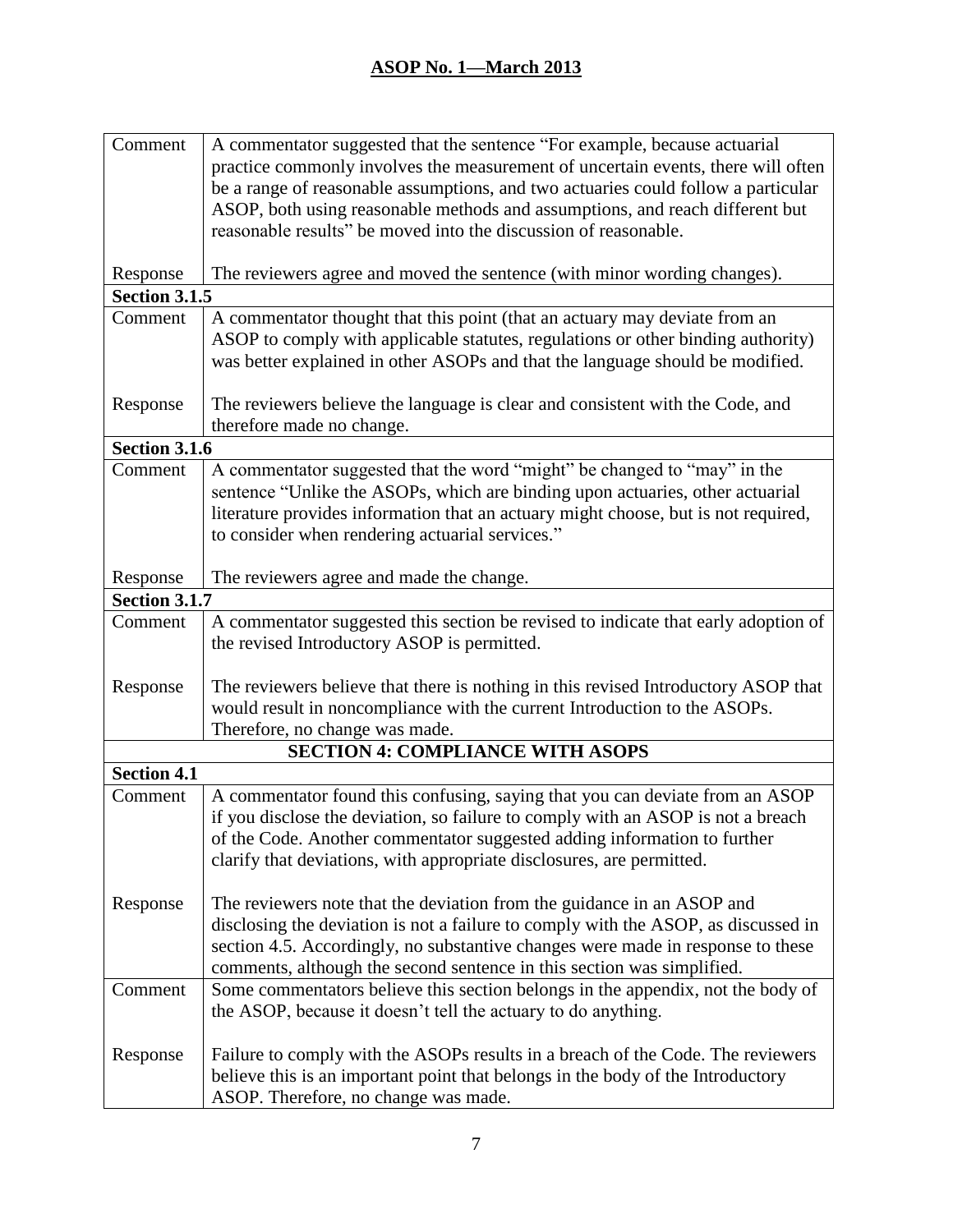| Comment            | A commentator suggested adding "may" before "subject the actuary" in the                                                                                            |
|--------------------|---------------------------------------------------------------------------------------------------------------------------------------------------------------------|
|                    | sentence "Such breaches subject the actuary to the profession's counseling and                                                                                      |
|                    | discipline processes."                                                                                                                                              |
|                    |                                                                                                                                                                     |
| Response           | The reviewers note that a breach subjects the actuary to ABCD processes, even                                                                                       |
|                    | though it may not result in ABCD action. Therefore, no changes were made.                                                                                           |
| <b>Section 4.2</b> |                                                                                                                                                                     |
| Comment            | A commentator believes that the sentence "It is not appropriate for users of                                                                                        |
|                    | ASOPs to make a strained interpretation of the provisions of an ASOP " is not<br>needed because the point is covered by the first sentence, and also indicated that |
|                    | an undefined term like "strained" should not be used.                                                                                                               |
|                    |                                                                                                                                                                     |
| Response           | The reviewers believe the second sentence differs from the first and decided                                                                                        |
|                    | against deleting it.                                                                                                                                                |
| <b>Section 4.3</b> |                                                                                                                                                                     |
| Comment            | A commentator suggested that the word "relevant" be replaced with "applicable"                                                                                      |
|                    | in the sentence "Actuaries should comply with those ASOPs that are relevant to                                                                                      |
|                    | the task at hand; not all ASOPs will apply." because the Code doesn't use the                                                                                       |
|                    | word "relevant," it uses "applicable."                                                                                                                              |
|                    |                                                                                                                                                                     |
| Response           | The reviewers agree with replacing "relevant" with "applicable" and made that                                                                                       |
|                    | change.                                                                                                                                                             |
| Comment            | A commentator suggested that the following sentence be deleted: "An ASOP                                                                                            |
|                    | should not be interpreted as having applicability beyond its stated scope and                                                                                       |
|                    | purpose" because the commentator believes it discourages an actuary from                                                                                            |
|                    | looking at ASOPs applicable to similar issues when there is no ASOP directly                                                                                        |
|                    | applicable, which the commentator believes to be a good practice that should not                                                                                    |
| Response           | be discouraged.                                                                                                                                                     |
|                    | The reviewers believe that clearly defined applicability is important and does not                                                                                  |
|                    | discourage other uses. Therefore, the sentence was not deleted.                                                                                                     |
| Comment            | A commentator questioned whether the actuary has unfettered discretion to come                                                                                      |
|                    | to a conclusion about which ASOPs apply, even though the ASOPs may seem to                                                                                          |
|                    | suggest otherwise, and whether the actuary's determination was open to                                                                                              |
|                    | challenge.                                                                                                                                                          |
|                    |                                                                                                                                                                     |
| Response           | The reviewers do not agree that the section suggests that the actuary has                                                                                           |
|                    | unfettered discretion and, therefore, made no change.                                                                                                               |
|                    | APPENDIX 1: BACKGROUND AND ADDITIONAL INFORMATION                                                                                                                   |
|                    | <b>Role and Scope of ASOPs</b>                                                                                                                                      |
| Comment            | A commentator objected to the use of the phrase "to better define" in the first                                                                                     |
|                    | sentence.                                                                                                                                                           |
|                    |                                                                                                                                                                     |
| Response           | The reviewers agree and replaced the phrase "to better define" with "to clarify" in                                                                                 |
|                    | the first sentence.                                                                                                                                                 |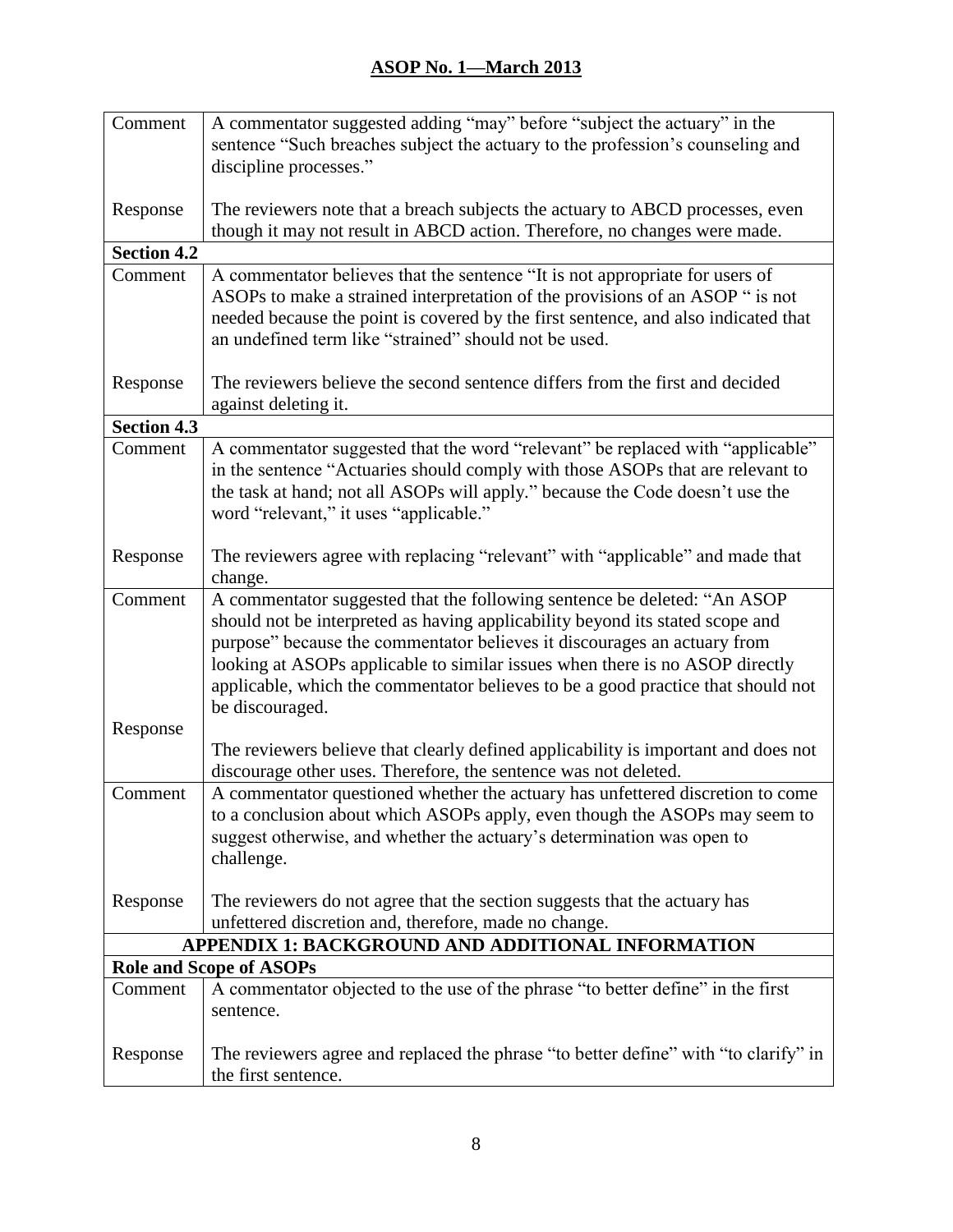| Comment  | A commentator indicated that the sentence below belongs in the body of the<br>ASOP, not in appendix 1, because the commentator believes it is requiring the<br>actuary to do something.                                                                                            |
|----------|------------------------------------------------------------------------------------------------------------------------------------------------------------------------------------------------------------------------------------------------------------------------------------|
|          | "Because the ASOPs are not overly prescriptive, and allow for disclosed<br>deviations, the ASOP framework is designed to accommodate the<br>actuary's providing high quality actuarial services and acting with<br>integrity, taking all appropriate considerations into account." |
| Response | The reviewers do not believe this sentence adds any guidance and, therefore,<br>made no change.                                                                                                                                                                                    |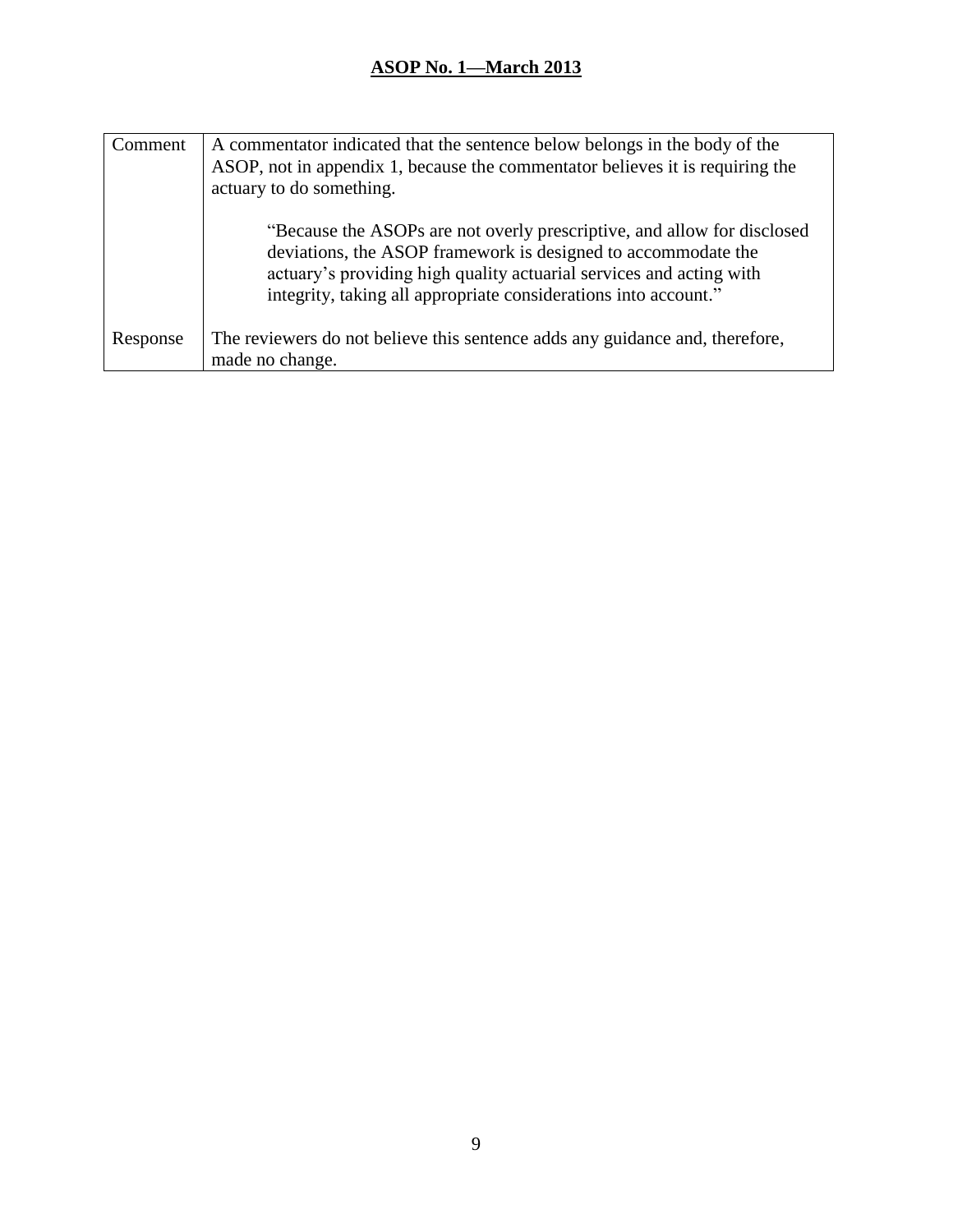### **Appendix 2**

#### **Comments on the Exposure Draft and Responses**

The exposure draft of the Introductory ASOP was issued in December 2011 with a comment deadline of May 31, 2012. Thirteen comment letters were received, some of which were submitted on behalf of multiple commentators, such as by firms or committees. For purposes of this appendix, the term "commentator" may refer to more than one person associated with a particular comment letter. The General Committee of the Actuarial Standards Board carefully considered all comments received, and the ASB reviewed (and modified, where appropriate) the changes proposed by the General Committee.

Summarized below are the significant issues and questions contained in the comment letters and the responses.

The term "reviewers" in appendix 2 includes the General Committee and the ASB. Also, unless otherwise noted, the section numbers and titles used in appendix 2 refer to those in the exposure draft.

| <b>GENERAL COMMENTS</b> |                                                                                   |
|-------------------------|-----------------------------------------------------------------------------------|
| Comment                 | A number of commentators indicated that the Introductory ASOP needs a number      |
|                         | (for example, ASOP No. 0 or ASOP No. 1) so that actuaries understand that it is   |
|                         | an ASOP that contains guidance.                                                   |
|                         |                                                                                   |
| Response                | The reviewers agree and numbered the Introductory ASOP as ASOP No. 1. The         |
|                         | previous ASOP No. 1, Nonguaranteed Charges or Benefits for Life Insurance         |
|                         | Policies and Annuity Contracts, has been renumbered as No. 2, since ASOP No.      |
|                         | 2, Recommendations for Actuarial Communications Related to Statements of          |
|                         | Financial Accounting Standards Nos. 87 and 88, was repealed in March 2011.        |
| Comment                 | One commentator suggested moving the general deviation language from ASOP         |
|                         | No. 41, Actuarial Communications, to the Introductory ASOP, and having ASOP       |
|                         | No. 41 deal only with deviations related to communication of results.             |
|                         |                                                                                   |
| Response                | The reviewers believe ASOP No. 41 is an appropriate vehicle for guidance on       |
|                         | communicating deviation from any ASOP, because ASOP No. 41 applies to             |
|                         | actuaries issuing actuarial communications within any practice area. As a result, |
|                         | no change was made.                                                               |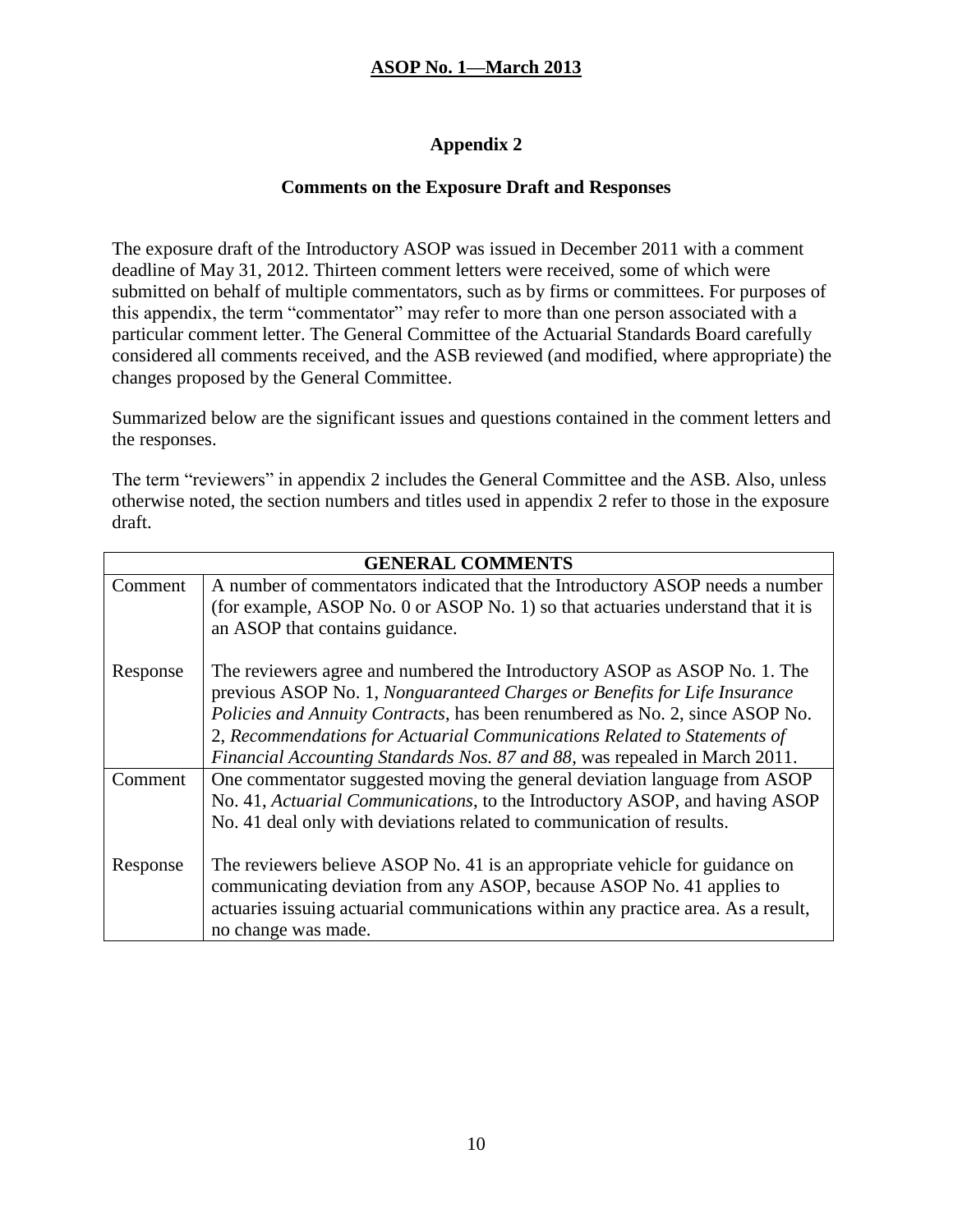| <b>SECTION 1: OVERVIEW</b> |                                                                                        |  |
|----------------------------|----------------------------------------------------------------------------------------|--|
| Comment                    | Some commentators believed that the sentence "Each of these organizations              |  |
|                            | requires its members, through its Code of Professional Conduct <sup>3</sup> (Code), to |  |
|                            | observe ASOPs when rendering actuarial services in the United States,"                 |  |
|                            | contradicts the Code because it is incomplete (i.e. the sentence doesn't mention       |  |
|                            | that actuaries must also under the Code satisfy standards of practice in a non-U.S.    |  |
|                            | jurisdiction where they render services).                                              |  |
| Response                   | The reviewers disagree and made no change. The reviewers believe the statement         |  |
|                            | is accurate as written, and is not inaccurate merely because it does not also          |  |
|                            | describe Code requirements that relate to actuarial standards of practice that exist   |  |
|                            | in other jurisdictions in which the actuary may render actuarial services.             |  |
| Comment                    | One commentator suggested revising the sentence "Each of these organizations           |  |
|                            | requires its members, through its $Code4$ , to observe ASOPs when rendering            |  |
|                            | actuarial services in the United States," to match the wording in the Code by          |  |
|                            | replacing "observe" with "satisfy applicable."                                         |  |
|                            |                                                                                        |  |
| Response                   | The reviewers made the suggested change but note that the Code uses both terms         |  |
|                            | in the discussion of this topic.                                                       |  |
| Comment                    | One commentator indicated that the sentence "The ASOPs provide a basic                 |  |
|                            | framework that will typically accommodate these additional considerations."            |  |
|                            | should be revised to read "The ASOPs provide a basic framework that should             |  |
|                            | accommodate these additional considerations."                                          |  |
|                            |                                                                                        |  |
| Response                   | The reviewers agree and made the following change: "The ASOPs provide a                |  |
|                            | basic framework that is intended to accommodate these additional                       |  |
|                            | considerations."                                                                       |  |
|                            | SECTION 2: DEFINITIONS, DISCUSSIONS, AND RELATED GUIDANCE                              |  |
| Comment                    | One commentator suggested that the definition of Deviation ("The act of                |  |
|                            | departing from the guidance of an ASOP.") in ASOP No. 41 also be included              |  |
|                            | here.                                                                                  |  |
|                            |                                                                                        |  |
| Response                   | The reviewers agree and added the definition.                                          |  |
|                            | <b>Section 2.1, Terms of Construction</b>                                              |  |
| Comment                    | One commentator asked whether the Committee meant "under ordinary                      |  |
|                            | circumstances" rather than "under the circumstances" in " <i>Must</i> —"Must" as used  |  |
|                            | in the ASOPs means that, under the circumstances, the actuary has no reasonable        |  |
|                            | alternative but to follow a particular course of action."                              |  |
|                            |                                                                                        |  |
| Response                   | The reviewers disagree that "under ordinary circumstances" was intended, but           |  |
|                            | note that changes made to the section should eliminate potential confusion.            |  |

 $\overline{a}$ 

<sup>3</sup> These organizations adopted the *Code of Professional Conduct* effective January 1, 2001.

<sup>4</sup> These organizations adopted the *Code of Professional Conduct* effective January 1, 2001.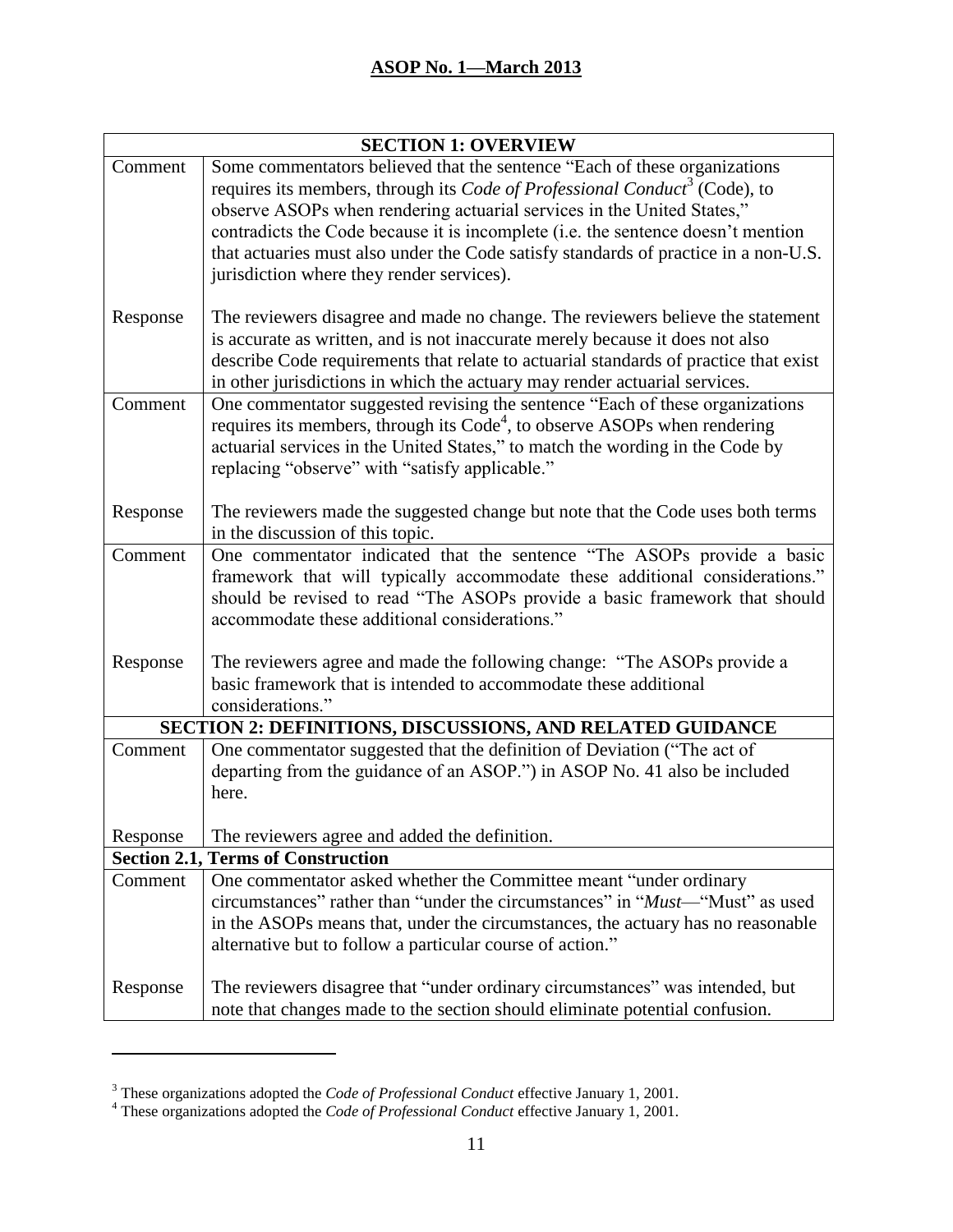| Comment  | Many comments were received with respect to the terms "must," "should," and                                                                                                                                                                                                                                                                                                                                                                                                                                                                                                                                                                                                                                                                                                                                                    |
|----------|--------------------------------------------------------------------------------------------------------------------------------------------------------------------------------------------------------------------------------------------------------------------------------------------------------------------------------------------------------------------------------------------------------------------------------------------------------------------------------------------------------------------------------------------------------------------------------------------------------------------------------------------------------------------------------------------------------------------------------------------------------------------------------------------------------------------------------|
|          | "should consider," as follows:                                                                                                                                                                                                                                                                                                                                                                                                                                                                                                                                                                                                                                                                                                                                                                                                 |
|          |                                                                                                                                                                                                                                                                                                                                                                                                                                                                                                                                                                                                                                                                                                                                                                                                                                |
|          | Commentators indicated that, because failure to follow a "must" or a<br>"should" statement both constitute a deviation requiring disclosure, the<br>distinction between the two terms was not clear.<br>Commentators objected to the concept that failure to comply with a<br>$\bullet$<br>"should" statement constitutes a deviation that must be disclosed under<br>ASOP No. 41. These commentators indicated that failure to follow a<br>"should" statement had not previously been understood to be a deviation<br>requiring disclosure, so that ASOPs were in effect being retroactively<br>changed, and actuaries should be afforded an opportunity to comment on<br>the use of the word should in the various ASOPs in that light.<br>A commentator questioned whether a definition of "should consider" was<br>needed. |
|          | A commentator requested that the ASOP specifically indicate that it does<br>$\bullet$                                                                                                                                                                                                                                                                                                                                                                                                                                                                                                                                                                                                                                                                                                                                          |
|          | not create a duty to document actions considered but not taken and the<br>reasons therefor.                                                                                                                                                                                                                                                                                                                                                                                                                                                                                                                                                                                                                                                                                                                                    |
| Response | To assist in reviewing the comments, the reviewers analyzed the use of the terms<br>"should," "should consider," and "must" in the various ASOPs, and reached the<br>following conclusions:                                                                                                                                                                                                                                                                                                                                                                                                                                                                                                                                                                                                                                    |
|          | In order to better contrast the meaning of "must" versus "should," the<br>definitions have been combined into a single "Must/Should" discussion<br>that defines each term and highlights the distinction between the terms.<br>The Introductory ASOP reaffirms that a failure to follow a "should"<br>$\bullet$<br>statement constitutes a deviation.                                                                                                                                                                                                                                                                                                                                                                                                                                                                          |
|          | The reviewers agree that a definition of "should consider" is not needed.<br>$\bullet$<br>The terms "must" and "should" are generally followed by an action (for<br>example, "disclose" or "document"). When the term "should consider" is<br>used, the action to be performed (or to be disclosed as a deviation if not<br>performed) is to consider something. Thus, there is no need to separately<br>define "should consider." The revised ASOP makes clear that if the<br>actuary considers something the ASOP indicates he or she should<br>consider, but determines that the item being considered is inappropriate or<br>impractical, the actuary has complied with the guidance and there is no<br>deviation to be disclosed.                                                                                         |
|          | Because the ASOP does not indicate that actions considered but not taken<br>(and the reasons therefor) must be disclosed, the reviewers do not believe<br>it is necessary for the ASOP to indicate that they need not be disclosed.<br>Thus, no changes have been made in response to this comment.                                                                                                                                                                                                                                                                                                                                                                                                                                                                                                                            |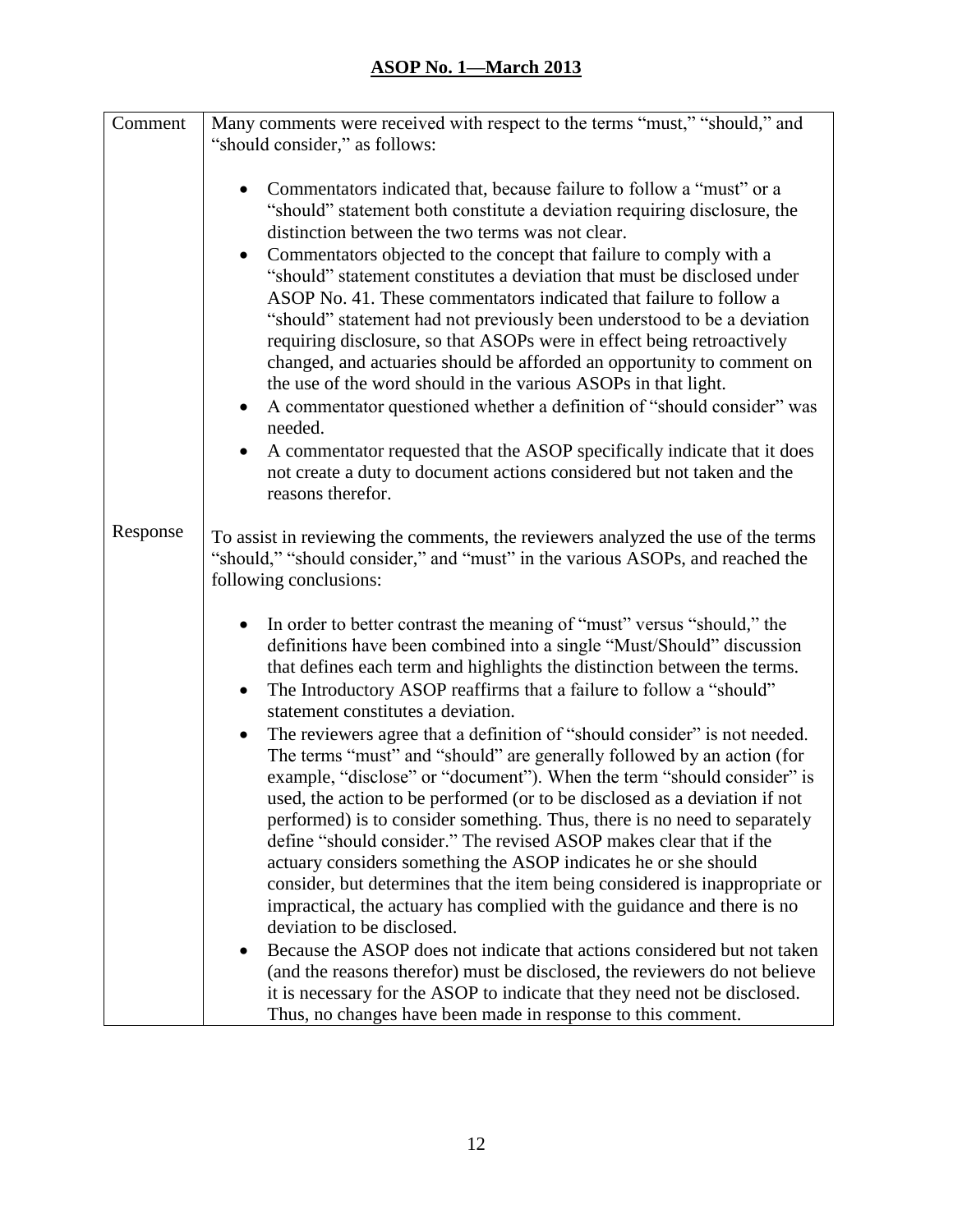| Comment  | A commentator requested that a statement "Failure to follow the course of action                                                                                                                                                                                                                                                                                                                                                                                                                                                                                                                                                                                                                |
|----------|-------------------------------------------------------------------------------------------------------------------------------------------------------------------------------------------------------------------------------------------------------------------------------------------------------------------------------------------------------------------------------------------------------------------------------------------------------------------------------------------------------------------------------------------------------------------------------------------------------------------------------------------------------------------------------------------------|
|          | which follows 'may' does not constitute a deviation" be added.                                                                                                                                                                                                                                                                                                                                                                                                                                                                                                                                                                                                                                  |
| Response | Because the ASOP does not suggest that failure to follow the course of action that<br>follows "may" constitutes a deviation, the reviewers do not believe it is necessary<br>for the ASOP to indicate that it would not be a deviation. Therefore, no change                                                                                                                                                                                                                                                                                                                                                                                                                                    |
|          | was made in response to this comment.                                                                                                                                                                                                                                                                                                                                                                                                                                                                                                                                                                                                                                                           |
|          | <b>Section 2.2, Actuarial Services</b>                                                                                                                                                                                                                                                                                                                                                                                                                                                                                                                                                                                                                                                          |
| Comment  | A commentator indicated that "actuarial services" is defined in ASOP No. 41 and<br>questioned whether the definition should be in two ASOPs. In addition, a<br>commentator suggested a small change in the definition in the Introductory<br>ASOP to match the definition in the Code (i.e., change "on" to "upon" in "Such<br>services include the rendering of advice, recommendations, findings or opinions<br>based on actuarial considerations."). Other commentators suggested adding "but<br>are not limited to" after "Such services include" in the sentence above.                                                                                                                    |
| Response | Because the term actuarial services is applicable to all ASOPs and used in nearly<br>all of them, the reviewers decided that including the definition in the Introductory<br>ASOP is appropriate. The reviewers also made the indicated change (i.e. "on" to<br>"upon") to match the definition in the Code (which also appears in ASOP No.<br>41).                                                                                                                                                                                                                                                                                                                                             |
|          | The reviewers decided not to add "but are not limited to" to the definition. The<br>revised definition matches the definition in the Code. In addition, the reviewers<br>believe the list of services in the definition to be illustrative rather than<br>comprehensive.                                                                                                                                                                                                                                                                                                                                                                                                                        |
|          | <b>Section 2.3, Actuarial Soundness</b>                                                                                                                                                                                                                                                                                                                                                                                                                                                                                                                                                                                                                                                         |
| Comment  | A commentator suggested that a statement be added indicating that "actuarial"<br>soundness" is not an actuarial concept, but is a concept imposed by outside<br>entities. In addition, another commentator requested that the ASOP indicate that<br>the term "actuarial soundness" only needs to be defined once in an actuarial<br>communication. A third commentator indicated that in property and casualty<br>ratemaking the term "actuarial soundness" is well defined by the Casualty<br>Actuarial Society's ratemaking principles, and should not need to be defined in<br>an actuarial communication.                                                                                   |
| Response | The reviewers agree that the concept of actuarial soundness might be imposed by<br>an outside entity and added a statement to that effect. However, the reviewers do<br>not believe it is necessary to explicitly state that actuarial soundness need not be<br>defined multiple times in a single actuarial communication, and no change has<br>been made in this regard. With respect to the third comment, no change was<br>made. The reviewers note that ASOP No. 41 already provides that an actuarial<br>communication can direct the reader to information provided in other documents<br>and thus an actuary can direct the reader to the "actuarial soundness" definition<br>intended. |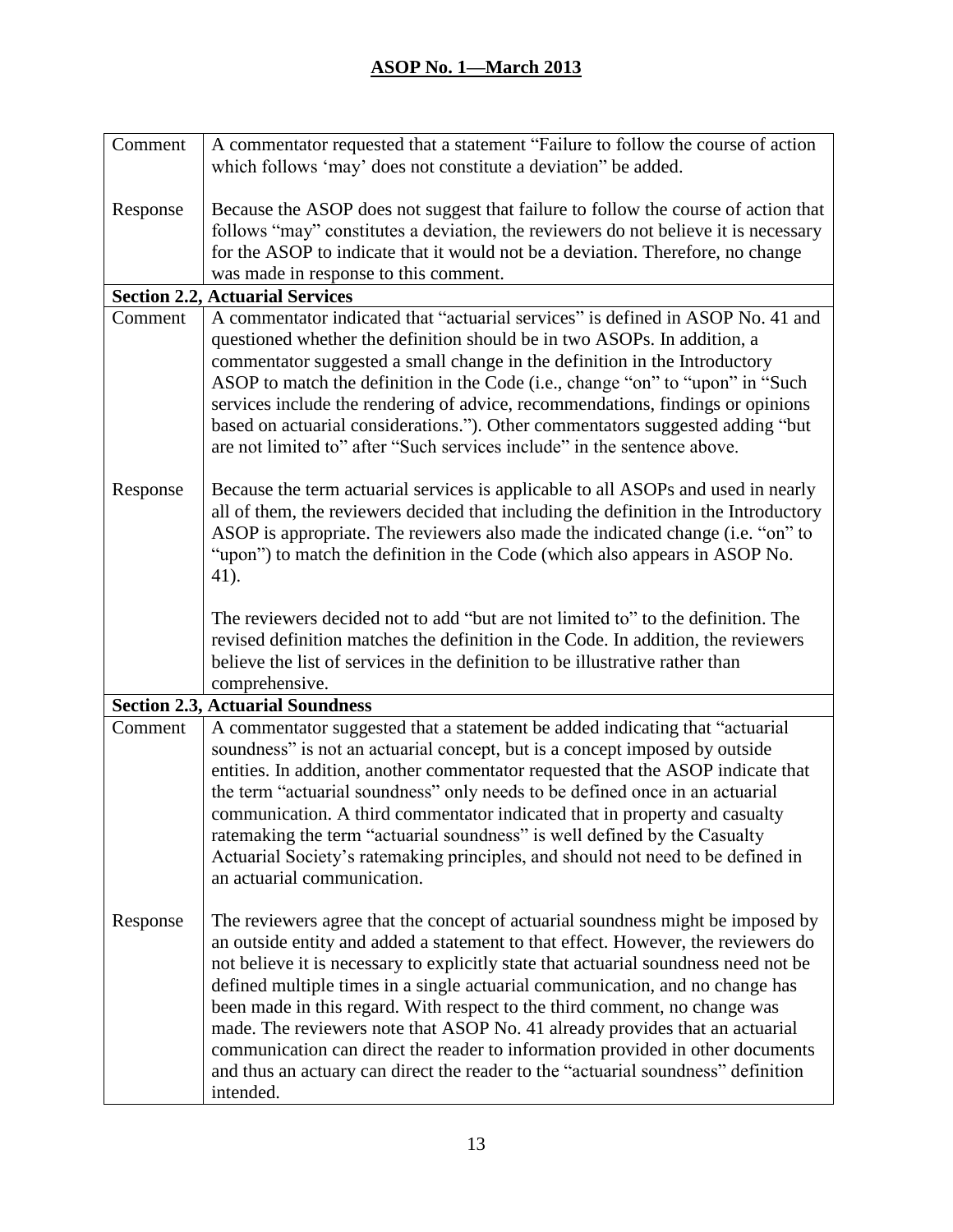| <b>Section 2.4, Known</b> |                                                                                                                                                                                                                                                                                                                                                                                                                                                                                      |
|---------------------------|--------------------------------------------------------------------------------------------------------------------------------------------------------------------------------------------------------------------------------------------------------------------------------------------------------------------------------------------------------------------------------------------------------------------------------------------------------------------------------------|
| Comment                   | One commentator indicated that the third sentence in this discussion, which reads<br>"The actuary cannot reasonably be expected to act based on information that was                                                                                                                                                                                                                                                                                                                 |
|                           | not provided" could be interpreted to excuse an actuary from making reasonable<br>inquiries to try to obtain information.                                                                                                                                                                                                                                                                                                                                                            |
| Response                  | The reviewers do not believe the sentence added anything to the discussion and<br>deleted the sentence. This should avoid the potential misinterpretation.                                                                                                                                                                                                                                                                                                                           |
|                           | <b>Section 2.5, Materiality</b>                                                                                                                                                                                                                                                                                                                                                                                                                                                      |
| Comment                   | There were a number of comments on this section:                                                                                                                                                                                                                                                                                                                                                                                                                                     |
|                           |                                                                                                                                                                                                                                                                                                                                                                                                                                                                                      |
|                           | A commentator suggested that the ASOP not define material since<br>"materiality" standards are normally imposed by others, and where they<br>aren't there isn't a difference between significance and materiality. The<br>commentator suggested using the materiality definition to define<br>significant instead.                                                                                                                                                                   |
|                           | A commentator indicated that the statement "The provisions of ASOPs<br>need not be applied to immaterial items" was somewhat circular, because<br>an actuary would need to apply the ASOP to determine that an item is<br>immaterial and that the ASOP allows it to be disregarded.<br>A commentator indicated that information should be required to be<br>disclosed to allow others to make an assessment of the reasonability of the<br>decision to exclude items as immaterial.  |
| Response                  | The reviewers note that the words "material" and "materiality" are used in a<br>number of ASOPs and, therefore, retaining the discussion is appropriate. The<br>reviewers disagree with the other two comments.                                                                                                                                                                                                                                                                      |
|                           | <b>Section 2.6, Practical or Practicable</b>                                                                                                                                                                                                                                                                                                                                                                                                                                         |
| Comment                   | One commentator wanted to add the statement "No ASOP requires the actuary to<br>perform a task that in the actuary's professional judgment is impractical based on<br>the needs of and contractual relationship with the principal." Another<br>commentator wanted the terms "practical" and "reasonable" and the difference<br>between them clarified further.                                                                                                                      |
| Response                  | The reviewers consider the proposed statement overly broad and note that<br>deviation from the guidance in an ASOP is permitted when appropriate, with<br>disclosure in accordance with ASOP No. 41. Therefore, no changes were made in<br>response to the first comment. In general, the reviewers believe that the term<br>"practical" applies to a process while "reasonable" applies to a result, and<br>changes were made in the discussion of "reasonable" to make that clear. |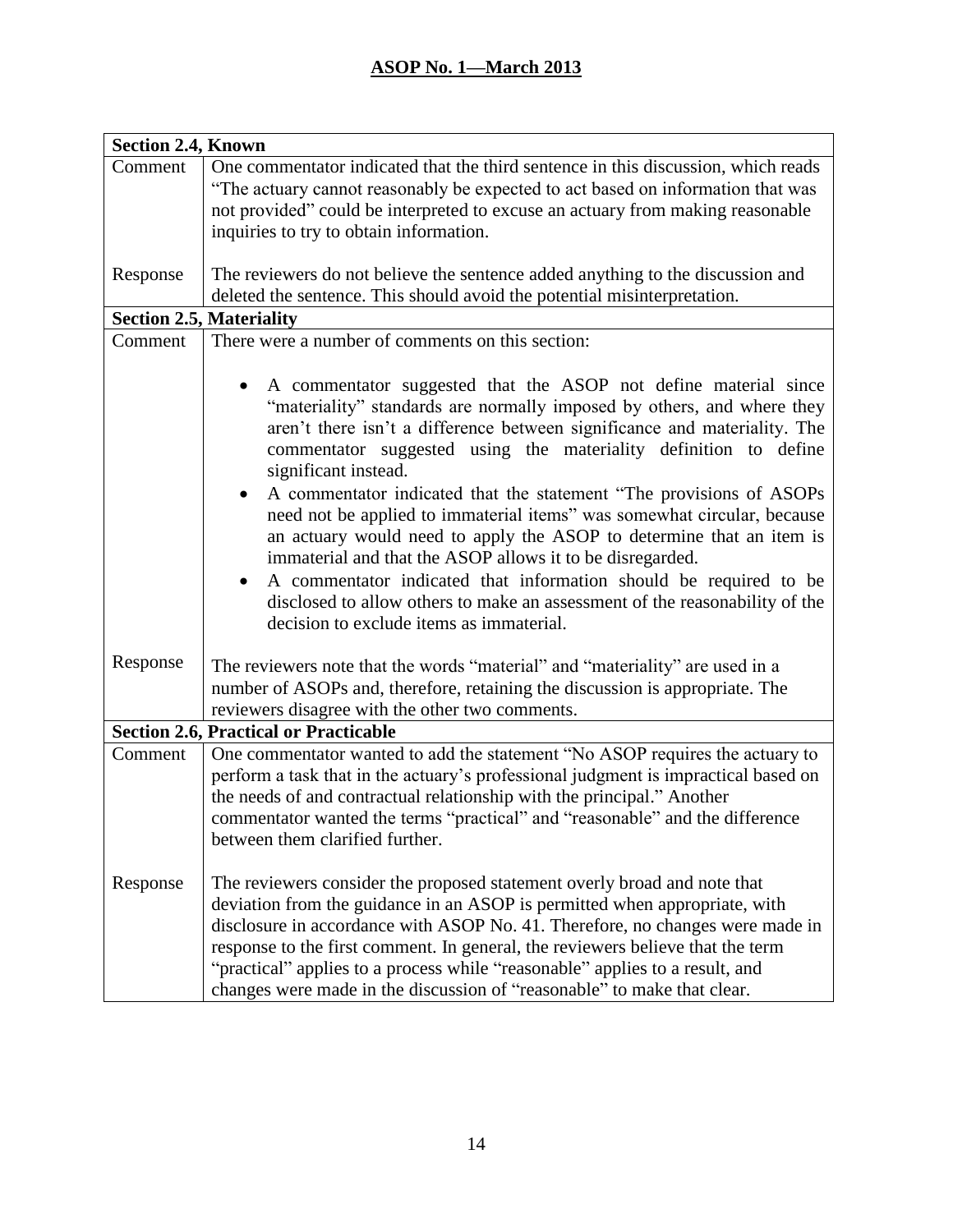| <b>Section 2.8, Professional Judgment</b> |                                                                                      |
|-------------------------------------------|--------------------------------------------------------------------------------------|
| Comment                                   | A commentator suggested that the phrase "recognizing that reasonable                 |
|                                           | differences may arise when actuaries project the effect of uncertain events" in this |
|                                           | discussion also belonged in the discussion of reasonable.                            |
|                                           |                                                                                      |
| Response                                  | The reviewers agree and added the sentence "Because actuarial practice"              |
|                                           | commonly involves the estimation of uncertain events, there will often be a range    |
|                                           | of reasonable methods and assumptions, and two actuaries could follow a              |
|                                           | particular ASOP, both using reasonable methods and assumptions, and reach            |
|                                           | different but reasonable results" to the discussion of reasonable.                   |
|                                           | <b>Section 2.9, Reasonable</b>                                                       |
| Comment                                   | A commentator felt that the discussion should focus on "the act of reasoning or      |
|                                           | reaching conclusions based on supported evidence, logical argument and actuarial     |
|                                           | judgment," which the commentator believes would better parallel the usage in         |
|                                           | other ASOPs. Another commentator suggested avoiding the use of the stem              |
|                                           | "reason" or "reasonable" in the discussion.                                          |
|                                           |                                                                                      |
| Response                                  | The reviewers do not agree. As mentioned above, the reviewers believe that the       |
|                                           | discussion of reasonable should focus on producing a reasonable result, and the      |
|                                           | discussion was modified to accomplish this by adding to the discussion "to           |
|                                           | produce a 'reasonable' result when rendering actuarial services."                    |
|                                           | <b>Section 2.11, Significance/Significant</b>                                        |
| Comment                                   | There were several comments on this discussion, primarily indicating that there      |
|                                           | was not a clear distinction between the terms material and significant.              |
|                                           |                                                                                      |
| Response                                  | The reviewers note that there are several different common uses of the word          |
|                                           | significant, and different usages are used in different ASOPs. Section 2.11 was      |
|                                           | intended as a discussion of the various ways in which the term is used, rather than  |
|                                           | a definition. The discussion was expanded to include an additional common            |
|                                           | usage ("An event may be described as significant if the likelihood of its            |
|                                           | occurrence is more than remote."). With the changes to the wording for both          |
|                                           | "materiality" and "significance/significant," the reviewers believe there is a       |
|                                           | clearer distinction between the two terms.                                           |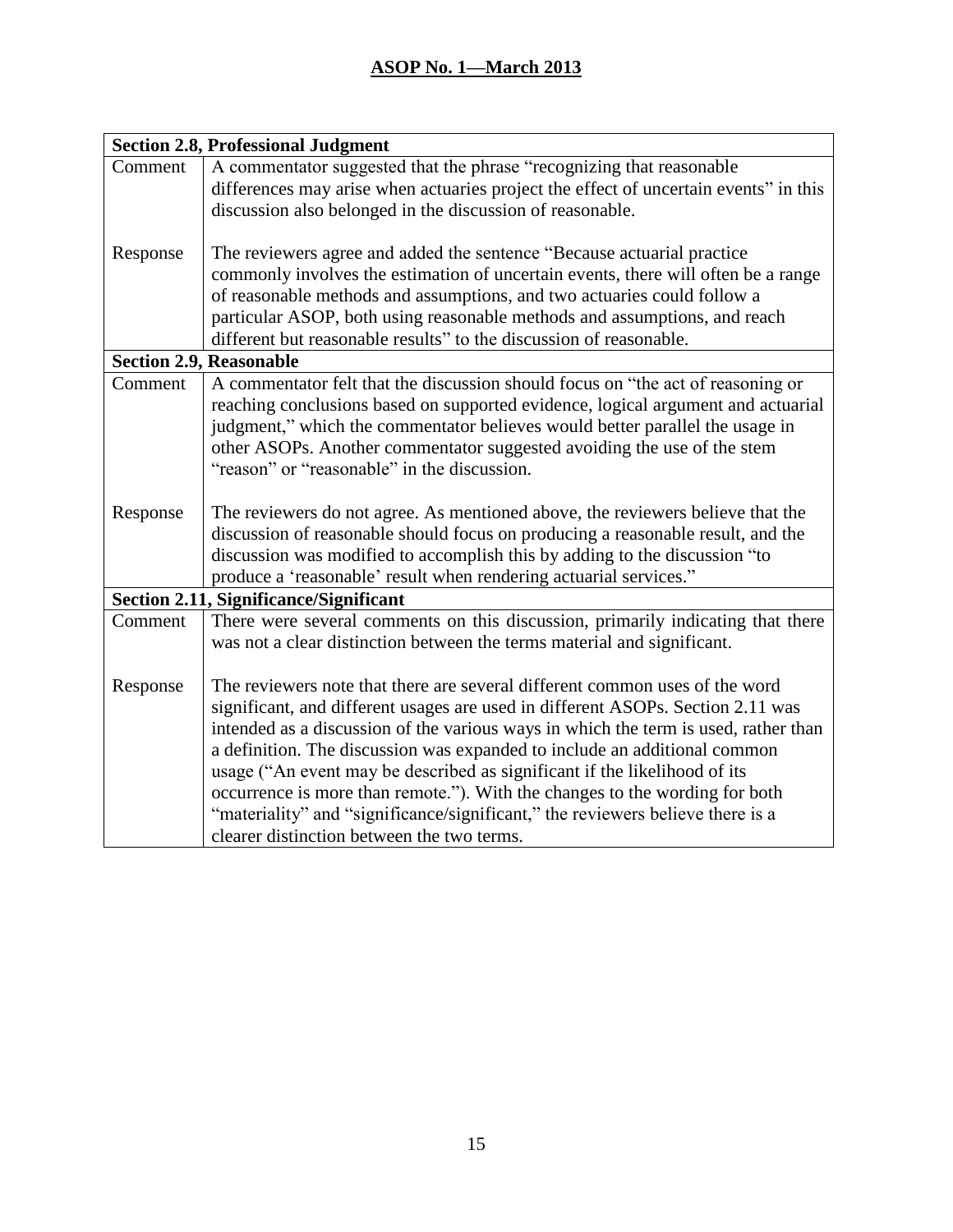| <b>SECTION 3. PURPOSE AND FORMAT OF</b> |                                                                                     |
|-----------------------------------------|-------------------------------------------------------------------------------------|
| <b>ACTUARIAL STANDARDS OF PRACTICE</b>  |                                                                                     |
| Comment                                 | A commentator indicated that the placement of this section within the body of the   |
|                                         | Introductory ASOP is inconsistent with the Introductory ASOP itself being an        |
|                                         | ASOP, because there is nothing in this section that an actuary must understand or   |
|                                         | do. The commentator suggested moving this section to the appendix or another        |
|                                         | document.                                                                           |
| Response                                | The reviewers note that the Introductory ASOP is unique and can have a different    |
|                                         | structure from the other ASOPs. The reviewers decided to leave this within the      |
|                                         | body of the Introductory ASOP to ensure it received appropriate visibility.         |
| Section 3.1.2                           |                                                                                     |
| Comment                                 | A commentator believed the term "production in litigation" should have been         |
|                                         | "results in litigation" in the sentence "ASOPs are not intended to shift the burden |
|                                         | of proof or production in litigation, and failure to satisfy one or more provisions |
|                                         | of an ASOP should not, in and of itself, be presumed to be malpractice."            |
| Response                                | The reviewers changed the wording to clarify that a deviation from a standard       |
|                                         | should not result in the presumption of malpractice.                                |
| Comment                                 | A commentator believed that the sentence "Other individuals should consider         |
|                                         | obtaining the advice of a qualified actuary before making use of, or otherwise      |
|                                         | relying upon, ASOPs" should be replaced with "ASOPs should not be used or           |
|                                         | relied upon by those who are not actuaries."                                        |
| Response                                | The reviewers disagree and made no change.                                          |
| Section 3.1.4                           |                                                                                     |
| Comment                                 | A commentator wanted to add "generally" before "not narrowly prescriptive,"         |
|                                         | and "typically" before "neither dictate" in the following sentence "The ASOPs"      |
|                                         | are not narrowly prescriptive and neither dictate a single approach nor mandate a   |
|                                         | particular outcome." Another commentator noted that some sections of ASOPs          |
|                                         | are prescriptive.                                                                   |
| Response                                | The reviewers agree that adding "generally" to the sentence is appropriate and      |
|                                         | made the change but do not believe the addition of "typically" would enhance the    |
|                                         | understanding.                                                                      |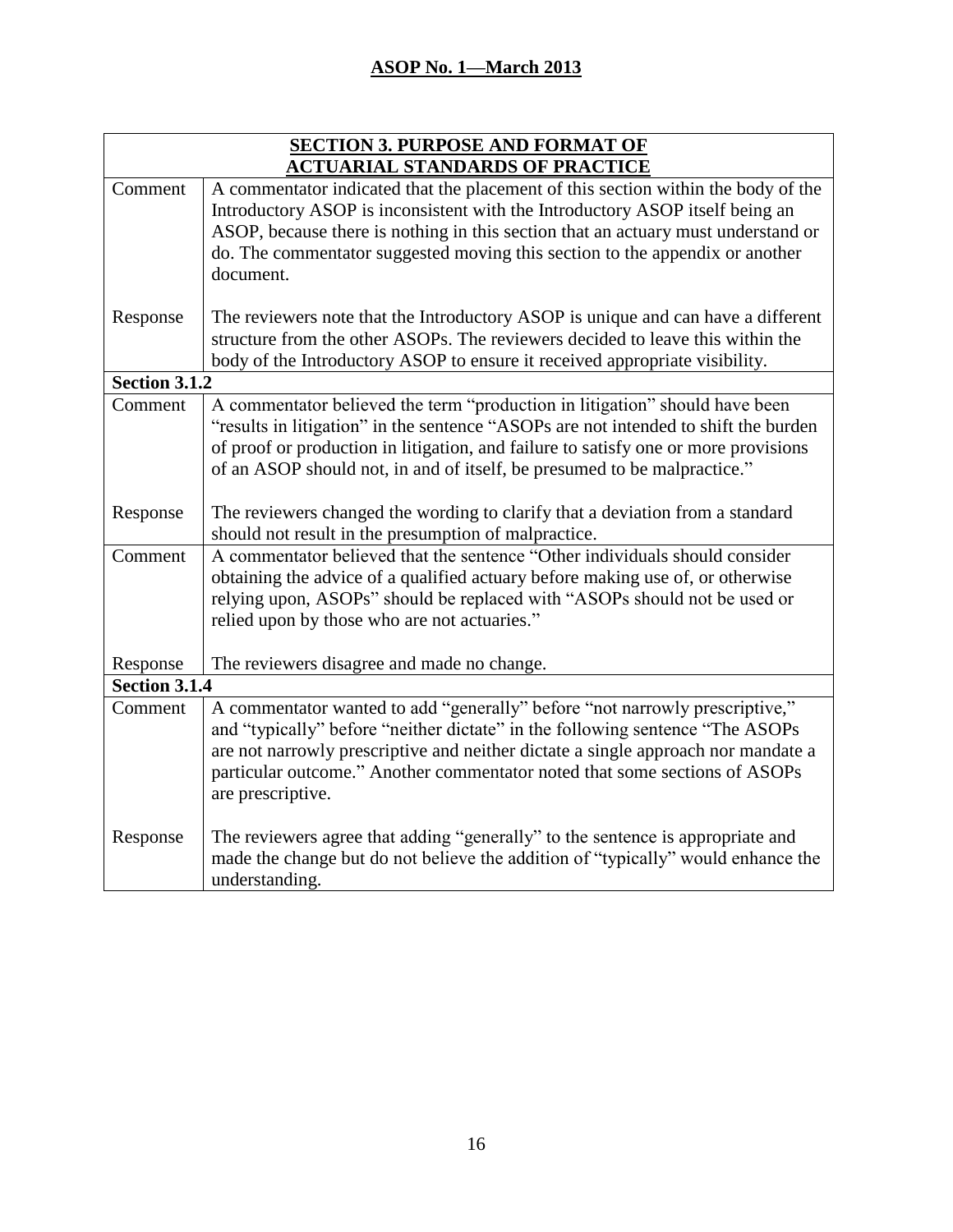| Comment              | A commentator suggested that the sentence "For example, because actuarial          |
|----------------------|------------------------------------------------------------------------------------|
|                      | practice commonly involves the measurement of uncertain events, there will often   |
|                      | be a range of reasonable assumptions, and two actuaries could follow a particular  |
|                      | ASOP, both using reasonable methods and assumptions, and reach different but       |
|                      | reasonable results" be moved into the discussion of reasonable.                    |
|                      |                                                                                    |
| Response             | The reviewers agree and moved the sentence (with minor wording changes).           |
| <b>Section 3.1.5</b> |                                                                                    |
| Comment              | A commentator thought that this point (that an actuary may deviate from an         |
|                      | ASOP to comply with applicable statutes, regulations or other binding authority)   |
|                      | was better explained in other ASOPs and that the language should be modified.      |
|                      |                                                                                    |
| Response             | The reviewers believe the language is clear and consistent with the Code, and      |
|                      | therefore made no change.                                                          |
| <b>Section 3.1.6</b> |                                                                                    |
| Comment              | A commentator suggested that the word "might" be changed to "may" in the           |
|                      | sentence "Unlike the ASOPs, which are binding upon actuaries, other actuarial      |
|                      | literature provides information that an actuary might choose, but is not required, |
|                      | to consider when rendering actuarial services."                                    |
|                      |                                                                                    |
| Response             | The reviewers agree and made the change.                                           |
| <b>Section 3.1.7</b> |                                                                                    |
| Comment              | A commentator suggested this section be revised to indicate that early adoption of |
|                      | the revised Introductory ASOP is permitted.                                        |
|                      |                                                                                    |
| Response             | The reviewers believe that there is nothing in this revised Introductory ASOP that |
|                      | would result in noncompliance with the current Introduction to the ASOPs.          |
|                      | Therefore, no change was made.                                                     |
|                      | <b>SECTION 4: COMPLIANCE WITH ASOPS</b>                                            |
| <b>Section 4.1</b>   |                                                                                    |
| Comment              | A commentator found this confusing, saying that you can deviate from an ASOP       |
|                      | if you disclose the deviation, so failure to comply with an ASOP is not a breach   |
|                      | of the Code. Another commentator suggested adding information to further           |
|                      | clarify that deviations, with appropriate disclosures, are permitted.              |
|                      |                                                                                    |
| Response             | The reviewers note that the deviation from the guidance in an ASOP and             |
|                      | disclosing the deviation is not a failure to comply with the ASOP, as discussed in |
|                      | section 4.5. Accordingly, no substantive changes were made in response to these    |
|                      | comments, although the second sentence in this section was simplified.             |
| Comment              | Some commentators believe this section belongs in the appendix, not the body of    |
|                      | the ASOP, because it doesn't tell the actuary to do anything.                      |
|                      |                                                                                    |
| Response             | Failure to comply with the ASOPs results in a breach of the Code. The reviewers    |
|                      | believe this is an important point that belongs in the body of the Introductory    |
|                      | ASOP. Therefore, no change was made.                                               |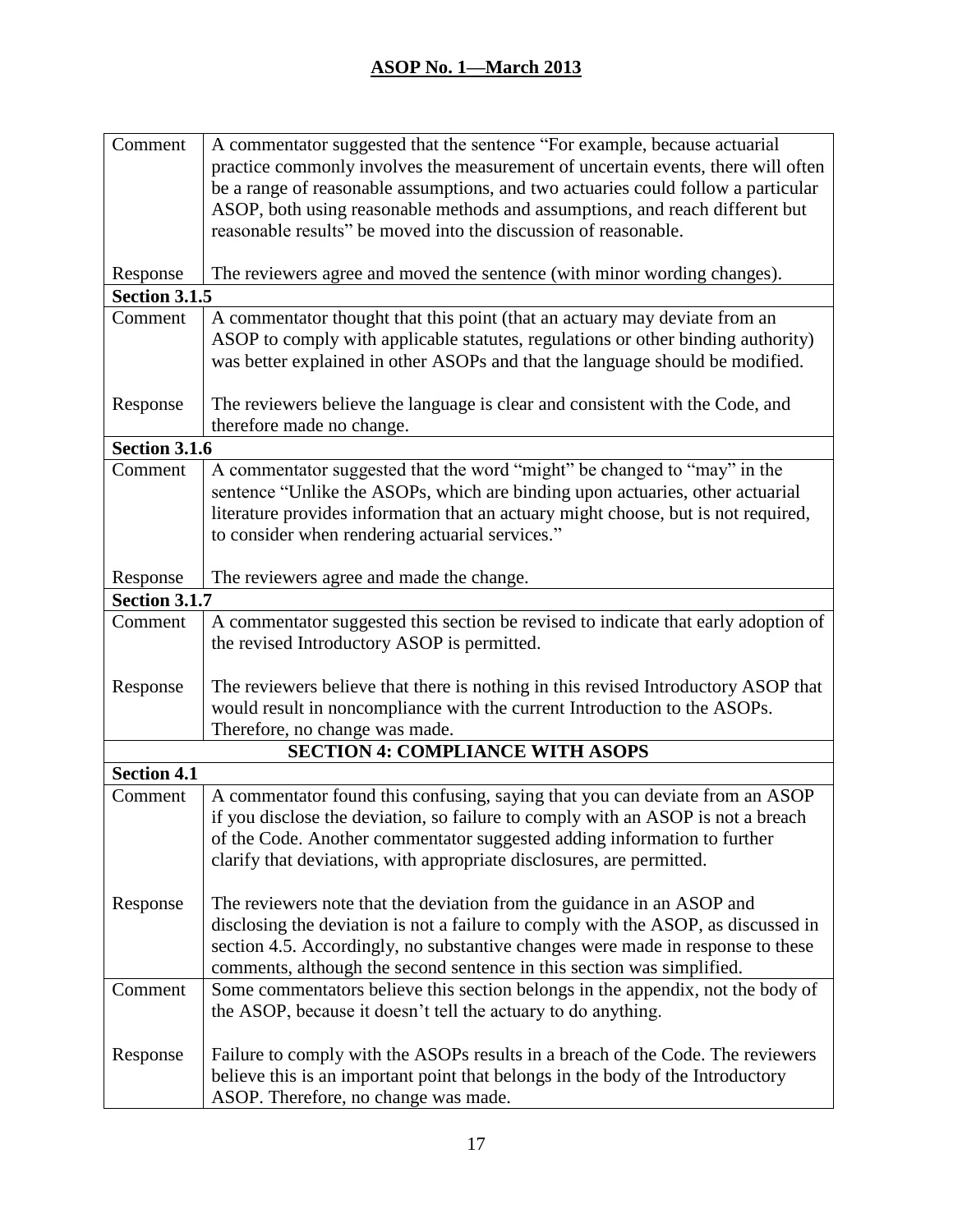| Comment            | A commentator suggested adding "may" before "subject the actuary" in the            |
|--------------------|-------------------------------------------------------------------------------------|
|                    | sentence "Such breaches subject the actuary to the profession's counseling and      |
|                    | discipline processes."                                                              |
|                    |                                                                                     |
| Response           | The reviewers note that a breach subjects the actuary to ABCD processes, even       |
|                    | though it may not result in ABCD action. Therefore, no changes were made.           |
| <b>Section 4.2</b> |                                                                                     |
| Comment            | A commentator believes that the sentence "It is not appropriate for users of        |
|                    | ASOPs to make a strained interpretation of the provisions of an ASOP " is not       |
|                    | needed because the point is covered by the first sentence, and also indicated that  |
|                    | an undefined term like "strained" should not be used.                               |
|                    |                                                                                     |
| Response           | The reviewers believe the second sentence differs from the first and decided        |
|                    | against deleting it.                                                                |
| <b>Section 4.3</b> |                                                                                     |
| Comment            | A commentator suggested that the word "relevant" be replaced with "applicable"      |
|                    | in the sentence "Actuaries should comply with those ASOPs that are relevant to      |
|                    | the task at hand; not all ASOPs will apply." because the Code doesn't use the       |
|                    | word "relevant," it uses "applicable."                                              |
| Response           | The reviewers agree with replacing "relevant" with "applicable" and made that       |
|                    | change.                                                                             |
| Comment            | A commentator suggested that the following sentence be deleted: "An ASOP            |
|                    | should not be interpreted as having applicability beyond its stated scope and       |
|                    | purpose" because the commentator believes it discourages an actuary from            |
|                    | looking at ASOPs applicable to similar issues when there is no ASOP directly        |
|                    | applicable, which the commentator believes to be a good practice that should not    |
|                    | be discouraged.                                                                     |
| Response           |                                                                                     |
|                    | The reviewers believe that clearly defined applicability is important and does not  |
|                    | discourage other uses. Therefore, the sentence was not deleted.                     |
| Comment            | A commentator questioned whether the actuary has unfettered discretion to come      |
|                    | to a conclusion about which ASOPs apply, even though the ASOPs may seem to          |
|                    | suggest otherwise, and whether the actuary's determination was open to              |
|                    | challenge.                                                                          |
|                    |                                                                                     |
| Response           | The reviewers do not agree that the section suggests that the actuary has           |
|                    | unfettered discretion and, therefore, made no change.                               |
|                    | APPENDIX 1: BACKGROUND AND ADDITIONAL INFORMATION                                   |
|                    | <b>Role and Scope of ASOPs</b>                                                      |
| Comment            | A commentator objected to the use of the phrase "to better define" in the first     |
|                    | sentence.                                                                           |
|                    |                                                                                     |
| Response           | The reviewers agree and replaced the phrase "to better define" with "to clarify" in |
|                    | the first sentence.                                                                 |